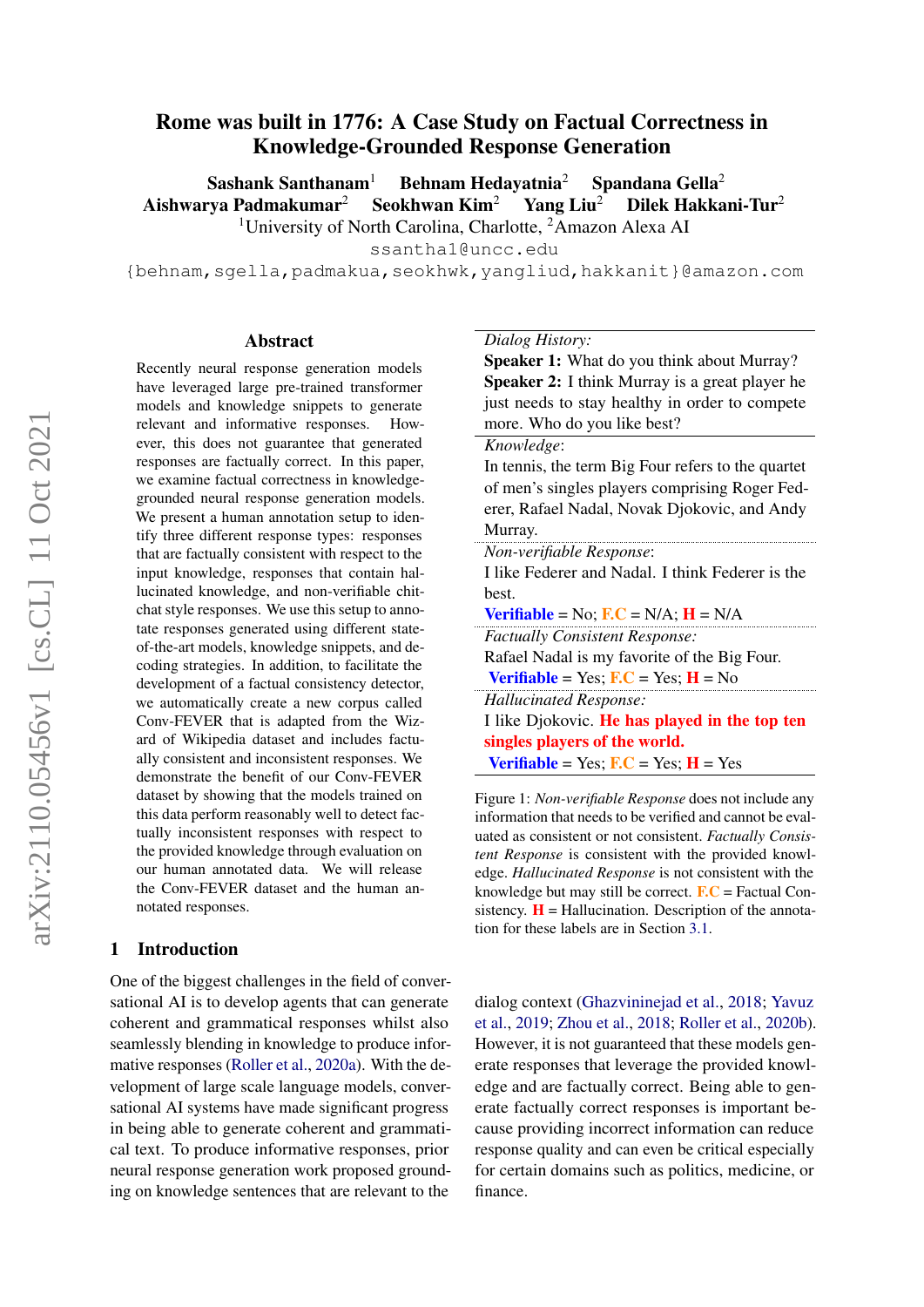Previous studies have evaluated a neural model's factual correctness in several fields. For example, for large pre-trained models, it is shown that these generative models are able to memorize knowledge, but still generate factually incorrect responses [\(Petroni et al.,](#page-9-0) [2019;](#page-9-0) [Logan et al.,](#page-9-1) [2019;](#page-9-1) [Roberts](#page-10-4) [et al.,](#page-10-4) [2020\)](#page-10-4).

Factual correctness has been studied in multiple generation tasks such as summarization [\(Maynez](#page-9-2) [et al.,](#page-9-2) [2020;](#page-9-2) [Lux et al.,](#page-9-3) [2020;](#page-9-3) [Kryscinski et al.,](#page-9-4) [2020;](#page-9-4) [Nan et al.,](#page-9-5) [2021;](#page-9-5) [Zhou et al.,](#page-10-5) [2020\)](#page-10-5), document-level generation [\(Massarelli et al.,](#page-9-6) [2020\)](#page-9-6) and natural language generation (NLG) [\(Dušek and](#page-8-1) [Kasner,](#page-8-1) [2020;](#page-8-1) [Thomson and Reiter,](#page-10-6) [2020\)](#page-10-6). While factual correctness has been studied in knowledgegrounded response generation [\(Li et al.,](#page-9-7) [2019;](#page-9-7) [Shuster et al.,](#page-10-7) [2021;](#page-10-7) [Honovich et al.,](#page-9-8) [2021;](#page-9-8) [Rashkin](#page-10-8) [et al.,](#page-10-8) [2021\)](#page-10-8), there has been very limited work in creating a human annotated dataset and detecting factual consistency for open-domain dialog systems.

In this work, we conduct a thorough study to evaluate how factually consistent neural response generation models are with respect to the provided knowledge sentence or text retrieved from a knowledge base. We include a variety of GPT2-based models with different sizes, decoding strategies and quality of knowledge sentences. For our annotation of factual correctness, we categorize responses into three types as shown in Figure [1:](#page-0-0) non-verifiable responses that don't contain information that need to be verified, factually consistent responses with respect to the input knowledge, and hallucinated responses that contain information not found in the input knowledge. Such annotations are different from previous work in that we are dealing with open-domain dialogs, where there are responses that don't need to be evaluated for factual correctness. We form two datasets from these annotations: a large annotated dataset from public crowdworkers that labeled generated responses across different knowledge retrieval, decoding and model setups, and a smaller annotated dataset from internal crowdworkers to improve annotation quality.

After showing that state-of-the-art neural response generation models do produce factually inconsistent responses, we propose to build a factual consistency detection model. To train such a model, we created a corpus, Conv-FEVER, that includes the human written responses in the Wizard of Wikipedia dataset [\(Dinan et al.,](#page-8-2) [2019\)](#page-8-2) and

automatically generated factually inconsistent responses. We demonstrate competitive performance of our detector on human annotated data. Note that we make a distinction between factually consistent and factually correct responses. The former accurately portrays the input knowledge (assuming the provided knowledge input is correct), and the latter is accurate with respect to the "world knowledge". Our detection model focuses specifically on factual consistency. Checking if a response is correct against "world knowledge" is an important problem that we leave for future exploration.

In summary, this is the first study with a thorough analysis of factual correctness for knowledgegrounded neural response generation models. In addition to the Conv-FEVER corpus, we are also releasing our annotated corpus of factual correctness on responses from multiple neural response generation models. We expect this study will increase awareness of the factual correctness problem in knowledge-grounded dialog systems and these datasets can help benchmark progress in this area.

## 2 Related Work

Previous work in detecting factual consistency have leveraged natural language inference datasets and models. [Maynez et al.](#page-9-2) [\(2020\)](#page-9-2) used a model trained on MNLI to detect consistency between abstractive summaries and their source documents. [Dušek](#page-8-1) [and Kasner](#page-8-1) [\(2020\)](#page-8-1) also applied a model trained on MNLI to detect hallucinations and omissions for data-to-text generation. Howeve, the MNLI dataset consists of sentences from a document while our work focuses on conversations.

Different decoding mechanisms have also been explored to improve factual correctness in generative models. [Massarelli et al.](#page-9-6) [\(2020\)](#page-9-6) found that delayed beam-search helps increase factual correctness for document level generation. [Li et al.](#page-9-7) [\(2019\)](#page-9-7) proposed a two-pass approach to generate factually consistent responses for knowledge-grounded response generation. [Dziri et al.](#page-8-3) [\(2021\)](#page-8-3) queried a knowledge graph using an entity retrieval model to improve factual correctness in response generation. [Shuster et al.](#page-10-7) [\(2021\)](#page-10-7) studied how different knowledge retrieval setups affect factual correctness in generated responses. However, their work focused on comparing factual correctness in nonknowledge grounded versus knowledge-grounded response generation models. Our work focuses purely on knowledge-grounded response genera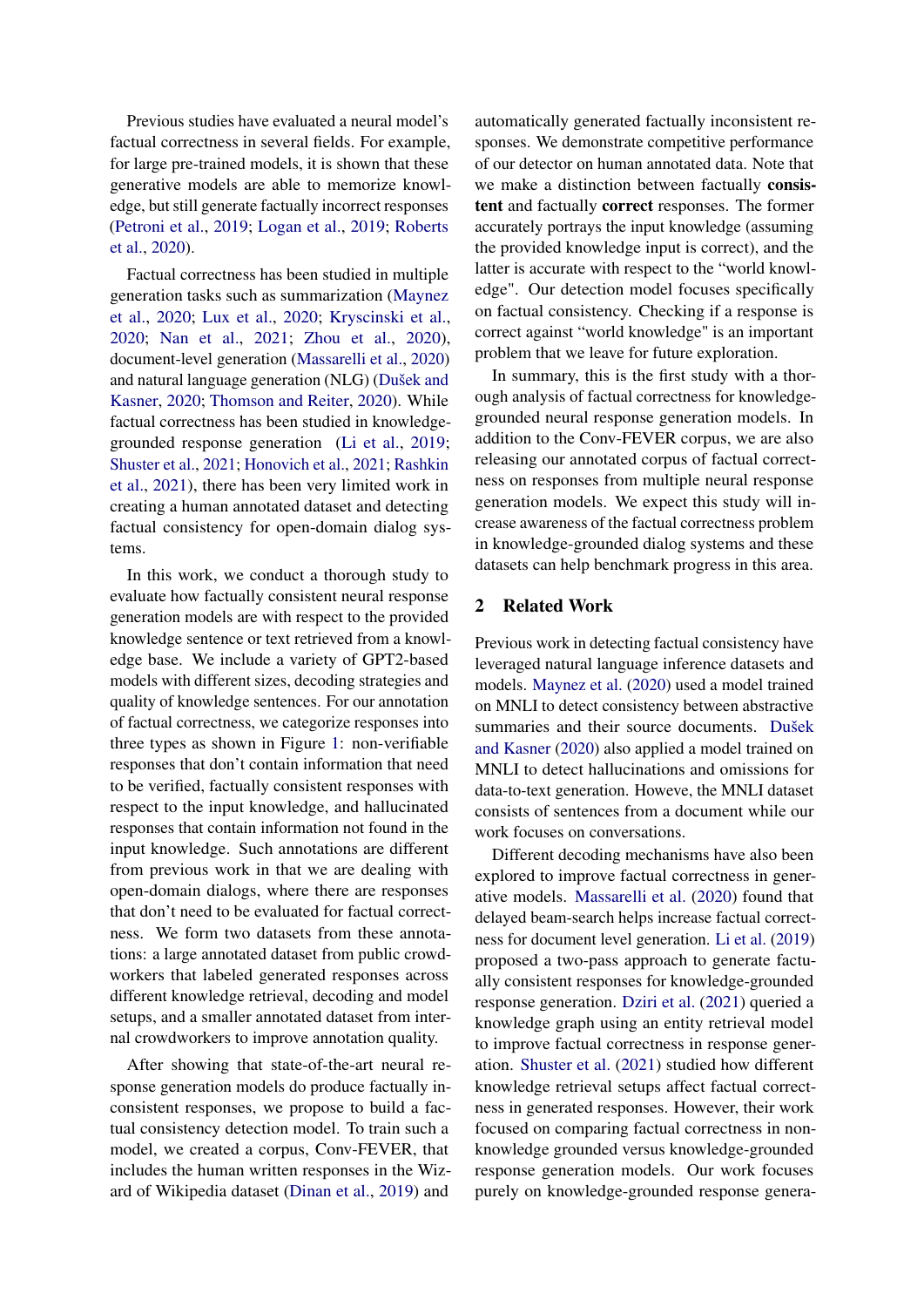tion. Additionally, we take into account the quality of the provided knowledge and annotate responses using different knowledge retrieval setups.

There has also been previous work on generating synthetic data to train a factual consistency detector. [Kryscinski et al.](#page-9-4) [\(2020\)](#page-9-4) generated factually incorrect examples by using techniques such as entity swapping and negation. This data was used to train a factual detector on generated summaries. [Schuster et al.](#page-10-9) [\(2021a\)](#page-10-9) generated negative examples for sentence level verification. We look at generating factually incorrect examples as well; however, our work focuses on factual consistency for the conversation domain.

Previous work also includes studies on human evaluation setups for factual correctness. [Thomson](#page-10-6) [and Reiter](#page-10-6) [\(2020\)](#page-10-6) defined a methodology to annotate factual correctness for the data-to-text task. [Mielke et al.](#page-9-9) [\(2020\)](#page-9-9) proposed an annotation schema for the correctness and confidence of a model's response, and calibrated the response such that its correctness aligns with its confidence. However, their work focused on a Q/A dataset and on knowledge that a model has learned during training.

Most recently, [Honovich et al.](#page-9-8) [\(2021\)](#page-9-8) proposed to use question generation/answering to evaluate factual consistency for knowledge-grounded dialogs. They annotated two model outputs for factual correctness. Within their annotation schema, they asked evaluators to ignore responses that are uninformative or chit-chat. Our annotation schema is similar in that we are also annotating if responses need to be verified before annotating for factual consistency. However, our dataset includes annotations for a diverse set of responses, generated across different knowledge retrieval, decoding and model setups to demonstrate the performance of different systems. We will be releasing our human annotations that consists of both if a sentence is verifiable and if it is factually consistent or hallucinates knowledge. We also propose to use different factual consistency detection approaches.

# 3 Are Neural Responses Consistent With Grounded Knowledge?

Knowledge-grounded dialog systems leverage knowledge snippets to have engaging conversations with users. In this study, we first evaluate how factually consistent the responses are in such systems. We identify three types of responses within opendomain dialogs, as shown in Figure [1.](#page-0-0)

Non-verifiable responses do not leverage the knowledge in a way that it needs to be verified. In Figure [1,](#page-0-0) the *Non-verifiable Response* extracts the entities *Federer* and *Nadal* from the *Knowledge*, but expresses the information about the entities as an opinion. Table [1](#page-3-0) shows more examples of different types of non-verifiable responses.

Factually consistent responses contain detailed information and do not contradict the *Knowledge*. In Figure [1,](#page-0-0) the response implies that *Rafael Nadal* is a part of the Big Four. This requires verification to see if this information is valid based on the given knowledge.

Hallucinated responses are not consistent with the information provided in the knowledge. In Figure [1,](#page-0-0) the *Hallucinated Response* example leverages part of the *Knowledge* by including the entity *Djokovic*, but also hallucinates information (shown in the highlighted text). This piece of information is not present in the knowledge, and is not clear if it is correct. Some of the hallucination may be correct with respect to the "world knowledge". This is similar to the hallucination problem in summarization and NLG tasks [\(Thomson and Reiter,](#page-10-6) [2020\)](#page-10-6).

Responses can also contain a mixture of verifiable and non-verifiable spans. For the *Hallucinated Response* in Figure [1,](#page-0-0) the first sentence is an opinion on the entity while the second half is a factual statement on the same entity (not based on the knowledge sentence).

#### <span id="page-2-0"></span>3.1 Annotation Scheme

We propose a two-stage human annotation setup for factual correctness in the context of open-domain agents. The annotators are given a dialog context along with a knowledge sentence, and evaluate the system generated response. Stage 1 involves evaluating Appropriateness and Verifiability on a Likert scale of 1-5. For this stage we only show the dialog context and response. We define appropriateness as relevance to the dialog context and verifiability as to what degree the response needs to be verified. This stage is used to filter out incoherent and non-verifiable responses. If a response scores low on verifiability, it is categorized as a non-verifiable response.

Stage 2 of our setup involves evaluating Factual Consistency and Hallucination. We pose the Factual Consistency question: *Is the response generated factually accurate with regards to the input*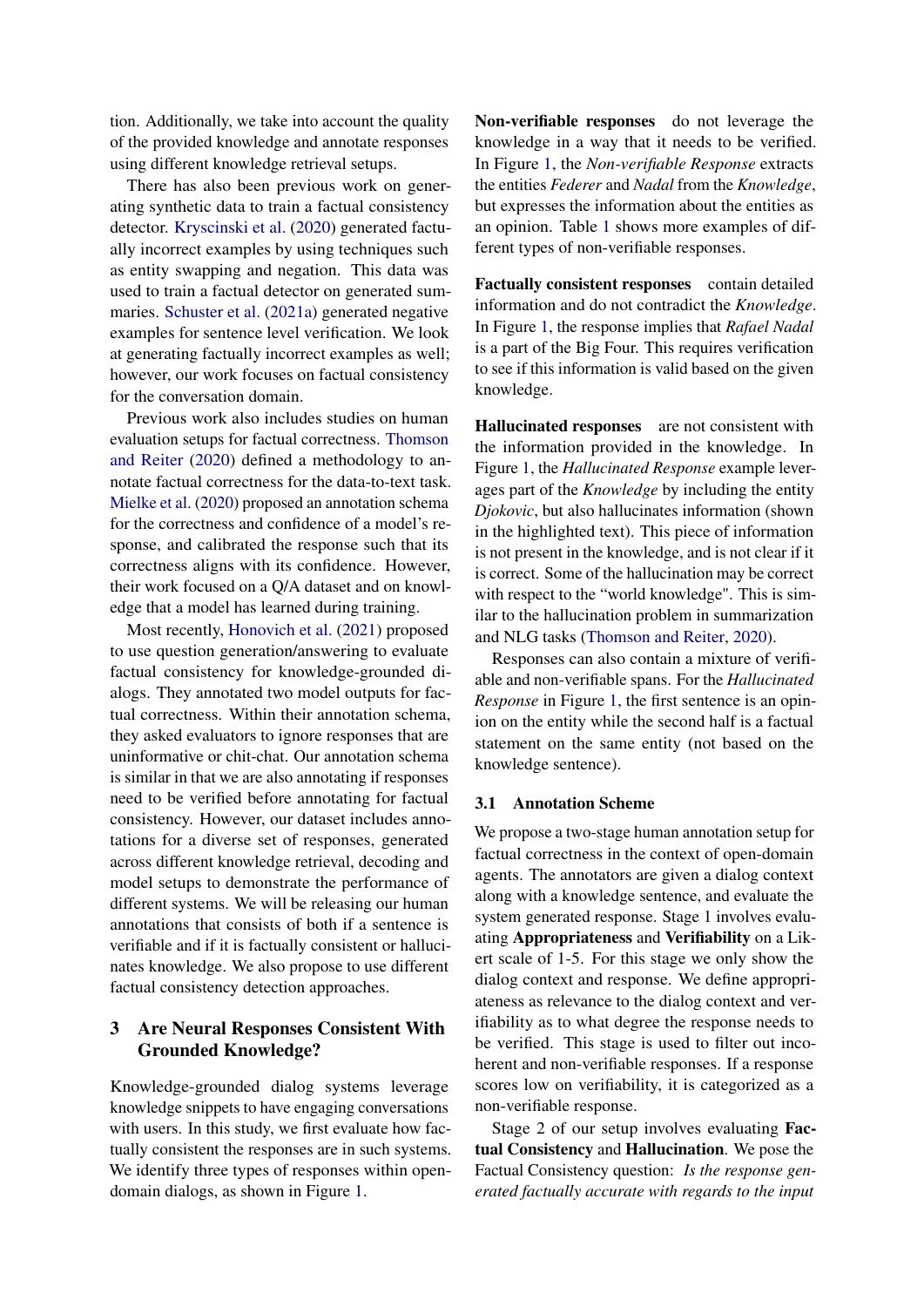<span id="page-3-0"></span>

| Type                         | Context                                                                                                                                                    | Response                                                   |
|------------------------------|------------------------------------------------------------------------------------------------------------------------------------------------------------|------------------------------------------------------------|
| Opinion                      | <b>B</b> : Ketchup and potato chips go well together too.<br>$\bf{A}$ : I like the crinkle cut fries too.                                                  | I like poutine and chili cheese<br>fries too.              |
| Suggestion                   | A: If everybody liked the same things the world<br>would be such a dull place.<br><b>B</b> : I'm glad our differences can make the world inter-<br>esting. | I agree, and I'm sure you'd<br>enjoy a good cup of coffee! |
| Topic<br>Switch              | A: i grew up in n.y. so i'm familiar with all that                                                                                                         | I would love to visit the muse-<br>ums there.              |
| Yes-No<br>Question           | <b>B</b> : How do you usually make pork steak, do you broil<br>or pan fry them?<br>A: I always fan fry them.                                               | Do you like to flip them at all?                           |
| Personal<br>informa-<br>tion | A: Yes, in my area winter has a lot of snow and<br>freezing temperatures. Do you have a cold winter<br>where you are?                                      | Yes, I do. I live in the Arctic<br>region.                 |

Table 1: Examples of different non-verifiable responses.

*knowledge?* with a three-point scale: factually incorrect (0), partially correct (0.5), and completely correct (1). For Hallucination, we pose the question: *Is the response generated making up more information than what is provided in the conversational context and input knowledge?*, with a binary label (Yes/No) for whether each response contains any hallucinated information. We present the annotation interface used for this collection in the Appendix. The example in Figure [1](#page-0-0) shows the annotation for verifiability, factual consistency, and hallucination, for each type of responses.

## 3.2 Factual Correctness Study on Neural Response Generators

To quantitatively present the issues of factual correctness in open-domain dialog systems, we leverage our human annotation setup to label a set of outputs from different neural response generators. We use public crowd-workers in order to annotate a large amount of data under different configurations, namely model size, knowledge retrieval, and decoding setups. We vary knowledge retrieval setups as factual correctness in a response can vary depending on how accurate a knowledge retrieval model is [\(Schuster et al.,](#page-10-10) [2021b\)](#page-10-10). We denote this dataset as *Factual dataset-crowd*.

We leverage Wizard of Wikipedia (WoW) [\(Di](#page-8-2)[nan et al.,](#page-8-2) [2019\)](#page-8-2), a knowledge grounded dialog dataset generated through MTurkers who played the role of wizard and apprentice. The wizard has

access to Wikipedia passages and the apprentice is given the role of learning more about a topic by engaging in a dialog with the wizard. At every turn the wizard selects a knowledge sentence from the Wikipedia passages to generate a knowledgegrounded turn.

For the response generation models, we leverage GPT2 [\(Radford et al.,](#page-9-10) [2019\)](#page-9-10) and follow the end-toend-approach of [\(Dinan et al.,](#page-8-2) [2019;](#page-8-2) [Gopalakrish](#page-9-11)[nan et al.,](#page-9-11) [2019\)](#page-9-11) and take in as input both the dialog context and a knowledge sentence and minimize cross-entropy loss on the ground-truth response. We fine-tune our models in a TransferTransfo fashion [\(Wolf et al.,](#page-10-11) [2019\)](#page-10-11) on the WoW dataset. The dialog context and the knowledge sentence are represented with the pretrained embeddings from the GPT2 model whose vocabulary is BPE tokenized. Hyperparameters are provided in the Appendix.

To evaluate factual consistency of different response generators, we vary the generator from three aspects: GPT2 model size, provided knowledge, and decoding strategy.

Model size: We use the four variants of GPT2 [\(Radford et al.,](#page-9-10) [2019\)](#page-9-10) based language models: small, medium, large, XL.

Decoding strategies: For decoding we use Nucleus sampling (NS) [\(Holtzman et al.,](#page-9-12) [2020\)](#page-9-12) with p=0.9; Beam-Search (BS) with a beam size of 5, and Delayed Beam-Search (DBS) [\(Massarelli et al.,](#page-9-6) [2020\)](#page-9-6), which uses top-k sampling for n delay steps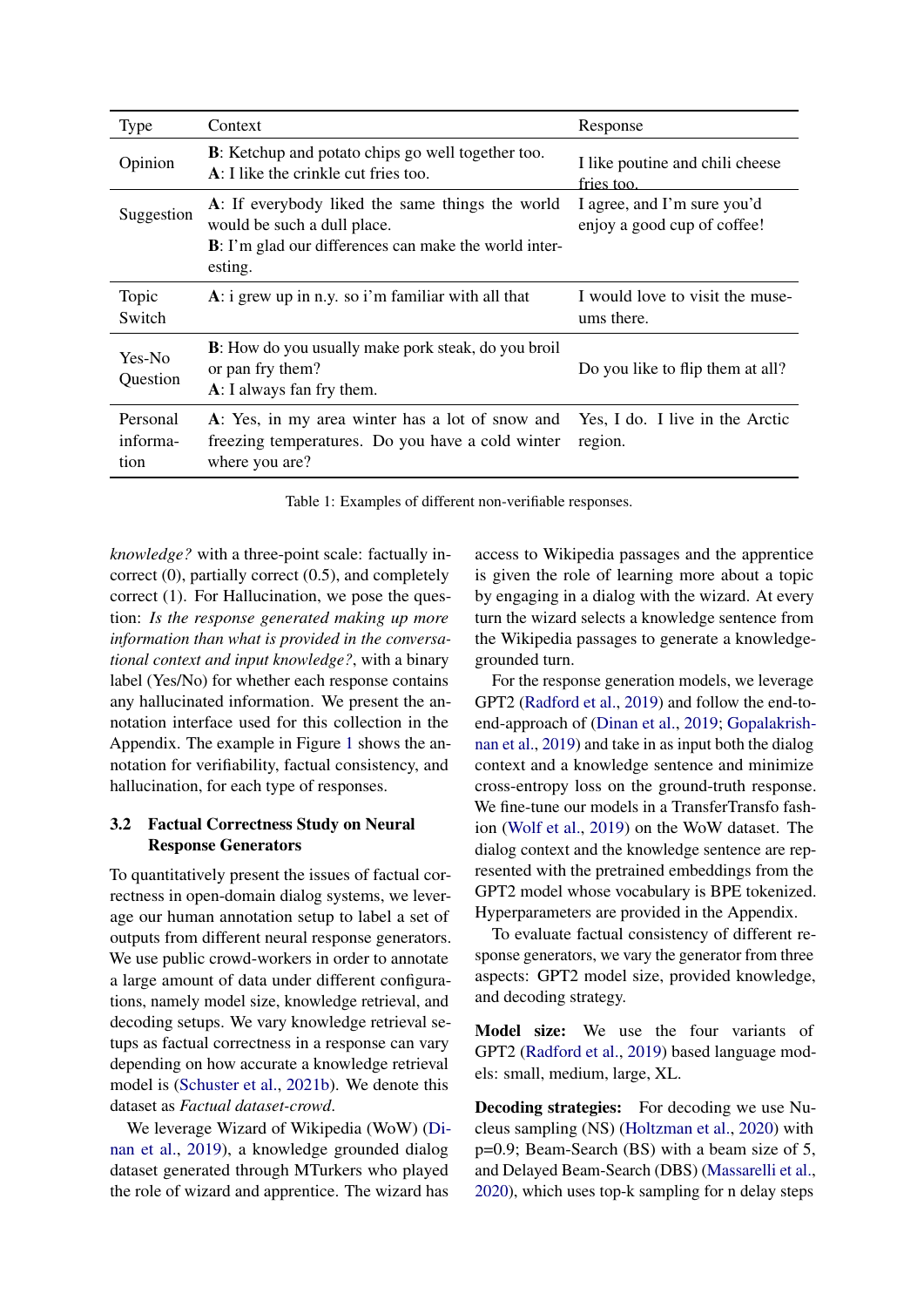<span id="page-4-1"></span>

|            |                    |      | GPT2-Small     |     | GPT2-Medium                    |                     | GPT2-Large    |        |                    | GPT2-XL |      |                    |     |
|------------|--------------------|------|----------------|-----|--------------------------------|---------------------|---------------|--------|--------------------|---------|------|--------------------|-----|
|            | Retriever Decoding | F    | Н              | A   | $\boldsymbol{\mathrm{F}}$<br>↑ | H                   | ↑<br>A        | F<br>个 | H                  | ↑<br>A  | F    | Н                  |     |
|            | <b>BS</b>          |      | $0.78$ 17.2\%  | 3.9 | 0.80                           | 18.4%               | 3.7           |        | $0.82$ 19.1\%      | 4.1     | 0.84 | 8.0%               | 3.8 |
| <b>GT</b>  | <b>NS</b>          |      | $0.8019.0\%$   | 3.8 | 0.84                           | 11.6%               | 4.0           | 0.88   | $8.5\%$            | 4.0     |      | $0.88$ 3.2\%       | 3.9 |
|            | DBS                |      | $0.81$ 22.2%   | 3.8 | 0.82                           | 13.8%               | 4.0           |        | $0.81$ 11.7%       | 4.1     | 0.83 | 8.0%               | 3.8 |
|            | BS                 |      | $0.72, 25.4\%$ | 3.6 | 0.74                           | 21.7%               | $3.5^{\circ}$ |        | $0.7228.0\%$       | 3.6     |      | $0.77$ 22.7%       | 37  |
| <b>KNN</b> | <b>NS</b>          |      | $0.70, 32.5\%$ | 3.4 |                                | $0.83 \quad 16.0\%$ | 3.6           |        | $0.74$ 17.5\% 3.8  |         |      | $0.75, 28.0\%$ 3.7 |     |
|            | DBS                | 0.71 | 21.4%          | 35  | 0.69                           | $20.0\%$            | 3.7           |        | $0.7028.3\%$       | 3.6     |      | $0.70220\%$ 3.8    |     |
|            | <b>BS</b>          |      | $0.65, 30.5\%$ | 3.1 |                                | $0.64$ 26.8%        | 3.5           |        | $0.69, 30.7\%$ 3.4 |         |      | $0.62, 35.1\%$ 3.4 |     |
| <b>DPR</b> | <b>NS</b>          |      | $0.61$ 43.2\%  | 31  |                                | $0.65, 30.2\%$      | 3.4           | 0.7    | 24.4%              | 3.5     |      | $0.67$ 27.0\% 3.4  |     |
|            | DBS                |      | $0.59.390\%$   | 32  |                                | $0.62, 35.6\%$      | 3.5           | 0.7    | 24.4%              | 3.4     |      | $0.71$ 18.2\% 3.3  |     |

Table 2: Human annotation results on data *Factual Dataset-crowd*.  $F =$  Factual Consistency score (0-1),  $H =$ Hallucination score (% of responses labeled "Yes"). A = Appropriateness  $(1-5)$ 

followed by beam search. We use k=10, 5 delay steps and a beam size of 5.

Knowledge: we use three types of configurations for the knowledge sentence:

(a) Ground Truth knowledge (GT): This is the knowledge used by the "Wizards" to generate their response. It is explicitly available in the WoW test set and it is also referred to as the checked sentence in the WoW data.

(b) K-Nearest Neighbours  $(K-NN)$ : In this configuration, we use a  $K$  nearest neighbor search across all the 5 million Wikipedia articles used in the WoW dataset. In order to construct the knowledge base (E), we encode each individual sentence of the Wikipedia articles by leveraging the sentence transformers library [\(Reimers and Gurevych,](#page-10-12) [2019\)](#page-10-12). Given an input dialog, we compute the representation for each turn using an encoder model. The model used to encode the knowledge base & input dialog is a DistilBert [\(Sanh et al.,](#page-10-13) [2019\)](#page-10-13) model finetuned on the NLI and STSb tasks. We take the average of the encoded embeddings and perform kNN search using the FAISS library [\(Johnson](#page-9-13) [et al.,](#page-9-13) [2017\)](#page-9-13) for efficiency. In out experiments, we retrieve the top most relevant sentence from the knowledge base.

(c) Dense Passage Retriever (DPR) : For the last configuration, we use an open domain DPR retriever model from [Karpukhin et al.](#page-9-14) [\(2020\)](#page-9-14). In the DPR model, the knowledge base consists of 21 million Wikipedia passages. For our experiments, we use the pretrained encoder model made available from [Karpukhin et al.](#page-9-14) [\(2020\)](#page-9-14) to encode the last turn of the dialog. Using the encoded turn, we retrieve

top most relevant passage from the knowledge base by performing a similarity search using FAISS.

To create our annotation dataset we first sample 100 dialogs of length 5 turns from the WoW test sets and obtain responses using each of the configurations described above, resulting in 3600 responses in total (100 dialogs ∗ 4 model sizes ∗ 3 knowledge setups ∗ 3 decoding mechanisms). To compute inter-annotator agreement we collect three annotations for each system generated response based on the setup described in Section  $3.1<sup>1</sup>$  $3.1<sup>1</sup>$  $3.1<sup>1</sup>$  $3.1<sup>1</sup>$ . After the completion of stage 1, we filter out responses whose appropriateness and verifiable scores are below 3 to ensure we have responses that contain some form of knowledge and are relevant to the dialog context. After filtering out inappropriate responses there were 2781 responses remaining. After filtering out non-verifiable responses from this set there were 1869 remaining responses to be annotated in stage 2, that is, 33% of appropriate responses were non-verifiable. This highlights the significant amount of non-verifiable responses within open-domain dialog. On average 52 responses were annotated during stage 2 for each configuration. We show the exact number responses annotated for each configuration in the Appendix.

For each response we compute the factual consistency score by taking the average across the three annotation scores. For hallucination we do majority voting of the three annotation scores for each response. We use Krippendorff's alpha for interannotator agreement (IAA), and found IAA for Factual Consistency is 0.15 and 0.21 for Hallucina-

<span id="page-4-0"></span><sup>&</sup>lt;sup>1</sup>We leverage Mechanical Turk for our annoation https://www.mturk.com/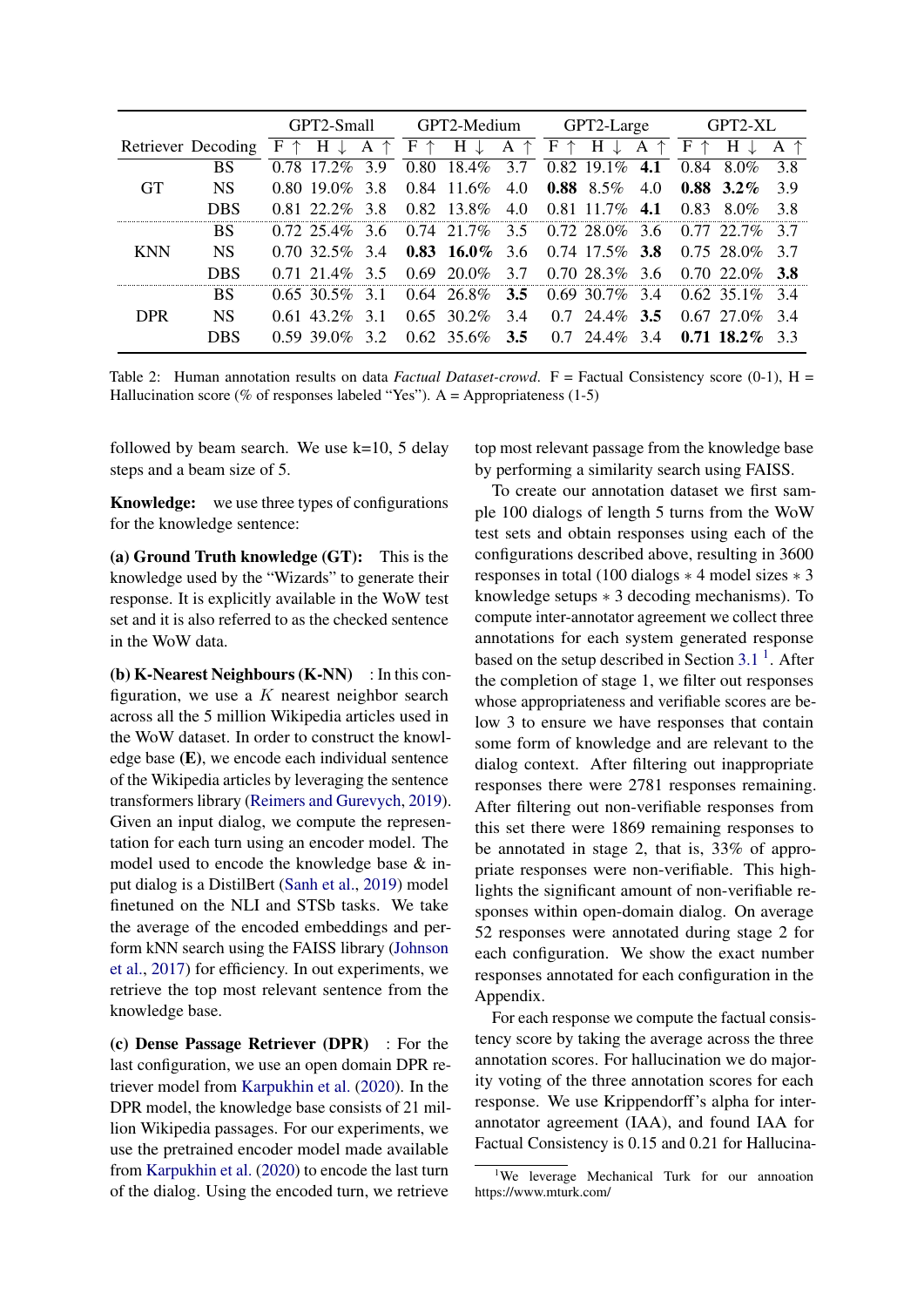tion indicating slight to fair agreement [\(Landis and](#page-9-15) [Koch,](#page-9-15) [1977\)](#page-9-15). In Section [5](#page-7-0) we will create a smaller dataset with higher IAA.

Table [2](#page-4-1) shows the annotation results for factual consistency and hallucination under different configurations. Our human annotation results show two insights: we see that none of these state-ofthe-art neural generation models generate factually consistent responses all the time and second this rate changes depending on the chosen configuration. As models get larger, there is an increase in factual consistency and a decrease in hallucinated responses. In a more realistic setting where DPR is being used to retrieve knowledge from a larger knowledge base, the highest average factual consistency score is 0.71, and at the lowest 18.2% of responses have hallucinated information, indicating room for improvement in factual consistency. Additionally, we see that in the DPR setting, DBS performs well for larger models. [Massarelli et al.](#page-9-6) [\(2020\)](#page-9-6) showed DBS performed the best for factual verification across all model sizes; however, that was for document-level generation.

Table [2](#page-4-1) shows the average appropriateness score from the Stage 1 annotation. We can see that using DPR results in lower appropriateness scores than using the ground truth knowledge as it can return irrelevant knowledge sentences. Using NN has higher appropriateness scores than DPR since the size of knowledge base in NN is smaller (it is from the same set of Wikipedia articles used in WoW), and thus it is more likely to return a relevant knowledge sentence than DPR. These results show that the input knowledge quality can affect both the response quality and the factual consistency in model responses.

### 4 Factual Consistency Detector

After demonstrating the factual correctness issues in knowledge-grounded neural response generators, we develop a model to automatically detect the factual consistency of a generated response with respect to the knowledge fed into a response generation model. Since there are no existing labeled dialog datasets to train such detection models, we first develop a new dataset, Conv-FEVER, described below, and finetune our model using this dataset. We leverage the HuggingFace repo [\(Wolf et al.,](#page-10-14) [2020\)](#page-10-14) for all of our experiments.

#### <span id="page-5-2"></span>4.1 Conv-FEVER Corpus

We create the Conv-FEVER dataset from the Wizard of Wikipedia corpus [\(Dinan et al.,](#page-8-2) [2019\)](#page-8-2) consisting of dialogs between paired crowd sourced workers that played the role of wizard and apprentice in a controlled environment. The conversations between the wizard and apprentice are around particular topics, and the wizard's responses are based on the knowledge sentence chosen from Wikipedia documents about the topic. Therefore we hypothesize that the *responses generated by the wizard are consistent with respect to the provided knowledge.* To generate inconsistent responses, we leverage a few data augmentation strategies introduced in [\(Kryscinski et al.,](#page-9-4) [2020\)](#page-9-4), including random pairing, negation, entity swapping. Every data point in the Conv-FEVER dataset contains a Conversational Context  $(C_n)$ , Knowledge  $(K_n)$ , Wizard's Response or Target Response  $(R_n)$ , where n represents the size of the dataset. Table [3](#page-5-0) shows the statistics of the data set. Figure [2](#page-6-0) shows examples of these data augmentation techniques.

<span id="page-5-0"></span>

| Dataset               | Num.  | Num.                    |
|-----------------------|-------|-------------------------|
|                       |       | Consistent Inconsistent |
| WoW                   | 68957 |                         |
| <b>Random Pairing</b> |       | 137914                  |
| Negation              |       | 107845                  |
| Entity                |       | 73178                   |

Table 3: Conv-FEVER dataset statistics

**Random Pairing** : we perform two types of random pairing when given a conversational context  $(C_i)$ , knowledge  $(K_i)$ , wizard's response  $(R_i)$ : (1) we replace the response  $(R<sub>i</sub>)$  associated with conversation  $(C_i)$  with a response  $(R_i)$  from a random conversation  $(C_i)$  where  $j \neq i$ ; (2) We replace the knowledge  $(K_i)$  associated with conversation  $(C_i)$ with a Knowledge  $(K_i)$  from a random conversation  $(C_i)$  where  $j \neq i$ .

Negation : we perform two types of negations: (1) negation on the response whilst keeping the context and knowledge untouched; (2) negation applied to the knowledge whilst keeping the context and response untouched. In both the cases, we per-formed negation only if certain verbs<sup>[2](#page-5-1)</sup> were present

<span id="page-5-1"></span><sup>&</sup>lt;sup>2</sup>We apply negation for these tokens: are, is, was, were, have, has, had, do, does, did, can, ca, could, may, might, must, shall, should, will, would.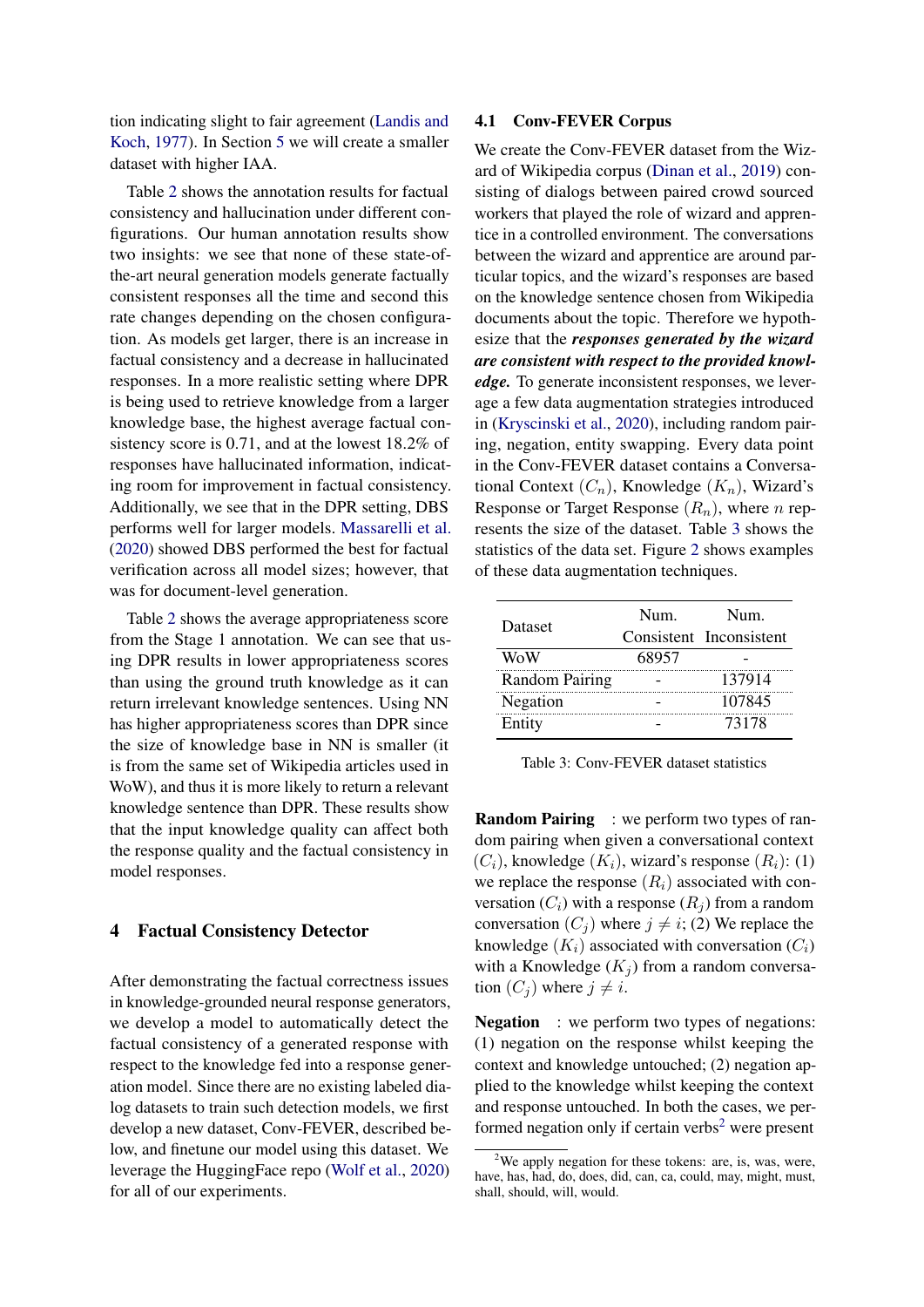<span id="page-6-0"></span>*Dialog History:*

Speaker 1: I couldn't imagine living when internet access was rare

Speaker 2: Oh me either! It seems like such a long time ago. I wonder when Internet was first created?

| Knowledge:                                        | <i>Knowledge</i> : Pecan   |
|---------------------------------------------------|----------------------------|
| Use by a wider audience only came in 1995         | with whipped crear         |
| when restrictions on the use of the Internet to   | sauce.                     |
| carry commercial traffic were lifted.             | <i>Response</i> : Oh thats |
| Response:                                         | it is often served w       |
| It used to be restricted but around 1995, the re- | ice cream, or hard s       |
| strictions were lifted and commercial use of it   | Ground-truth: Cons         |
| began                                             | <i>FactCC model:</i> Cor   |
| <i>Negated Response:</i>                          | ALBERT-base-Vita           |
| It used to be restricted but around 1995, the re- | Info                       |
| strictions weren't lifted and commercial use of   | ALBERT-base-Vita           |
| it began                                          | Enough Info                |
| Entity Swap Knowledge:                            | ALBERT-base-MNI            |
| Use by a wider audience only came in 1971         | ALBERT-base-Vita           |
| when restrictions on the use of the Internet to   | Enough Info                |
| carry commercial traffic were lifted.             | Bert-base-Conv-FE          |

Figure 2: Data augmentation examples in Conv-FEVER corpus. Red text highlight shows the changes made to the original sentence.

in the response or knowledge. Further as a part of negation, we added or replaced the words with "not or n't" as part of negating the sentence.

Entity Swapping : We performed this data augmentation to ensure that the dataset contains representation of the most common mistakes made by current state of the art generation models. To perform entity swapping, we used SpaCY NER tagger [\(Honnibal et al.,](#page-9-16) [2020\)](#page-9-16) over the conversational context  $(C_i)$  and knowledge  $(K_i)$  to create two indexes of all entities mentioned in context  $(E_c)$  and knowledge  $(E_k)$  respectively. We then performed two types of entity swapping: (1) we performed entity swapping only on the context if there is a common entity  $(Y)$  mentioned in the context and the response. In this case, we randomly sampled an entity from the context index  $(E_c)$  and replaced the common entity  $(Y)$ ; (2) we performed entity swapping only on the knowledge if there is a common entity  $(Y)$  mentioned in the knowledge and the response. In this case, we randomly sampled an entity from the knowledge index  $(E_k)$  and replaced the common entity  $(Y)$ .

<span id="page-6-2"></span>*Dialog History:*

Speaker 1: Well I mainly make pecan because it is so delicious and usually includes vanilla, and salt to balance the taste

Speaker 2: i didnt know vanilla was added into it

pie Pecan pie is often served m, vanilla ice cream, or hard *interesting! I love Pecan pie.* 

vith whipped cream, vanilla sauce.

*Ground-truth*: Consistent

*FactCC model:* Consistent

*ALBERT-base-VitaminC model:* Not Enough

*ALBERT-base-VitaminC-FEVER model:* Not

*ALBERT-base-MNLI model:* Not Enough Info *ALBERT-base-VitaminC-MNLI model:* Not *Bert-base-Conv-FEVER:* Consistent

Figure 3: Responses can contain spans of verifiable (things pecan pie is served with) and non verifiable (liking pecan pie) information. In this example our detector predicts correctly while the NLI models choose not enough info due to the extra information in the response.

### 4.2 Factual Consistency Detector Models

### 4.2.1 Baseline: ALBERT-base

For our NLI baseline models we use outof-the box ALBERT-base [\(Lan et al.,](#page-9-17) [2019\)](#page-9-17) models<sup>[3](#page-6-1)</sup> that were finetuned on three separate datasets: FEVER [\(Thorne et al.,](#page-10-15) [2018\)](#page-10-15), MNLI dataset [\(Williams et al.,](#page-10-16) [2018\)](#page-10-16) and VitaminC [\(Schuster et al.,](#page-10-9) [2021a\)](#page-10-9). The MNLI task is an entailment task with three labels: entailment, neutral, and contradiction. The FEVER and VitaminC tasks are used to verify whether claims are supported by a reference piece of knowledge and have three labels: supports, not enough info, and refutes. There is a clear mapping between the labels in such two tasks, i.e., supports corresponds to entailment, not enough info to neutral, and refutes to contradiction. Therefore we use these three labels: supports, not enough info, and refutes, from these finetuned baseline models. The models take in the knowledge

<span id="page-6-1"></span><sup>3</sup> https://huggingface.co/tals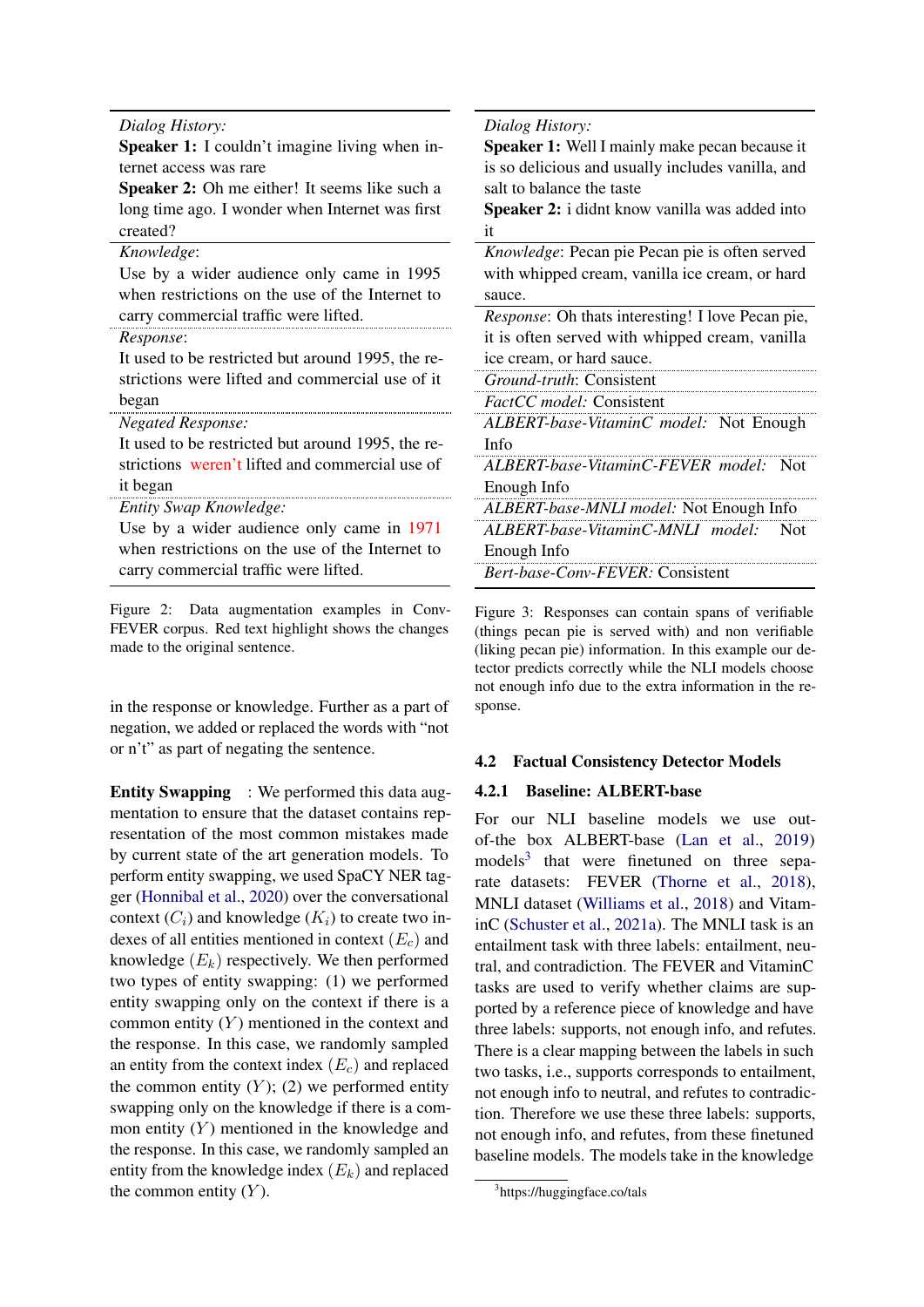<span id="page-7-4"></span>

|            | Retriever Decoding | GPT2-Small |        |       | GPT2-Medium |      | GPT2-Large | GPT2-XL |        |
|------------|--------------------|------------|--------|-------|-------------|------|------------|---------|--------|
|            |                    | F1(C)      | F1(IC) | F1(C) | F1(IC)      | F1(C | F1(IC)     | F1      | F1(IC) |
|            | <b>BS</b>          | 86.7       | 0.0    | 87.0  | 0.0         | 86.6 | 10.5       | 91.2    | 0.0    |
| <b>GT</b>  | <b>NS</b>          | 87.1       | 13.3   | 90.3  | 14.3        | 93.1 | 0.0        | 97.5    | 0.0    |
|            | DBS                | 87.9       | 31.6   | 89.9  | 0.0         | 93.3 | 50.0       | 93.8    | 36.4   |
|            | <b>BS</b>          | 80.5       | 26.1   | 82.7  | 23.5        | 80.0 | 20.0       | 78.9    | 11.8   |
| <b>KNN</b> | <b>NS</b>          | 81.9       | 40.0   | 87.1  | 26.7        | 87.2 | 40.0       | 78.2    | 29.6   |
|            | <b>DBS</b>         | 82.4       | 11.8   | 86.8  | 35.3        | 76.5 | 24.0       | 83.1    | 43.5   |
|            | BS                 | 72.0       | 36.4   | 71.2  | 26.1        | 81.4 | 42.1       | 78.4    | 52.2   |
| <b>DPR</b> | NS                 | 66.7       | 26.1   | 78.8  | 30.0        | 80.6 | 22.2       | 84.6    | 53.9   |
|            | DBS                | 69.4       | 34.8   | 67.9  | 32.0        | 82.9 | 40.0       | 76.0    | 25.0   |

Table 4: Results on *Factual dataset-crowd* for BERT-base Conv-FEVER. F1 (C): F1 (Consistent) , F1 (IC): F1 (Inconsistent), BS: Beam-Search, NS: Nucleus Sampling, DBS: Delayed Beam-Search

<span id="page-7-3"></span>

| Model                                 |      | Consistent        |      |      | Inconsistent |      |  |  |
|---------------------------------------|------|-------------------|------|------|--------------|------|--|--|
|                                       | Р    | R                 | F1   | р    | R            | F1   |  |  |
| FactCC                                | 81.3 | - 73.0            | 77.O | 30.1 | 41.1         | 34.7 |  |  |
| $ALBERT + VitC$                       |      | 93.5 50.7         | 65.8 |      | 33.5 87.6    | 48.5 |  |  |
| $+$ FEVER                             |      | 92.7 53.4         | 67.8 | 34.1 | 85.2         | 48.8 |  |  |
| ALBERT + MNLI                         |      | $95.6 \quad 43.1$ | 59.4 |      | 31.6 93.0    | 47.2 |  |  |
| $+$ VitC                              |      | 93.2 48.5         | 63.8 | 32.5 | 87.6         | 47.5 |  |  |
| <b>BERT-base</b><br><b>CONV-FEVER</b> | 78.7 | 99.8              | 88.0 | 85.7 | 4.60         | 8.80 |  |  |

Table 5: Results on *Factual dataset-expert*. P=Precision, R=Recall.VitC = VitaminC dataset.

along with the response, and predict one of the three output labels. To match our two classes for factual consistency, we consider the *supports* label as factually consistent, and bucket *not enough info* and *refutes* together as factually inconsistent. We choose to combine *not enough info* examples under factually inconsistent because these are typically cases where the response contains hallucinated information unrelated to the knowledge that does not directly contradict or refute the knowledge.

## 4.2.2 Baseline: FactCC

FactCC [\(Kryscinski et al.,](#page-9-4) [2020\)](#page-9-4), is a BERT-based model used to predict factual consistency for neural summarization models. The model was trained on synthesized negative examples using the same data augmentation methods as described in Section [4.1.](#page-5-2) For our experiments we use the open-sourced version of the model. [4](#page-7-1)

### 4.2.3 BERT-base-Conv-FEVER

We propose a factual consistency detector using our automatically collected data Conv-FEVER. We use the BERT-base model [\(Devlin et al.,](#page-8-4) [2019\)](#page-8-4) as the backbone, and initialize it by first training on the FEVER dataset [\(Thorne et al.,](#page-10-15) [2018\)](#page-10-15) taken from the set of tasks presented in KILT [\(Petroni](#page-9-18) [et al.,](#page-9-18) [2020\)](#page-9-18). The FEVER task is aimed at determining if a claim can be supported or refuted given a Wikipedia document. Claims that are labeled as supports can be thought of to be consistent and refutes can be thought of be inconsistent. To create the initial training corpus, we extracted all data points in the FEVER corpus that contained a pointer to the ground truth Wikipedia documents as knowledge. In total we trained on 48,451 supports and  $18,625$  $18,625$  refutes<sup>5</sup>. Because FEVER is not a conversational dataset, we further finetune the model on Conv-FEVER. The set of hyperparameters used are shown in the Appendix.

## <span id="page-7-0"></span>5 Factual Consistency Detector Evaluation

Different knowledge retrieval models can greatly affect response quality as shown in Table [2.](#page-4-1) Therefore we create a *Factual dataset-expert* that only consists of the ground truth knowledge, allowing us to assume the selected knowledge is correct. Additionally due to the lower inter-annotator agreement on *Factual dataset-crowd*, we annotate *Factual dataset-expert* with three internal annotators.

For this dataset we generate 1000 outputs from the fine-tuned GPT2-small model, using the ground-truth knowledge and nucleus sampling with p=0.9 and follow the same annotation setup described in Section [3.1.](#page-2-0) After filtering responses based on the stage 1 annotations, 584 responses were kept, meaning that 41.6% were deemed as

<span id="page-7-1"></span><sup>4</sup> https://github.com/salesforce/factCC

<span id="page-7-2"></span> $5$ This number differs from the original since we dropped data points without pointer to Wikipedia documents.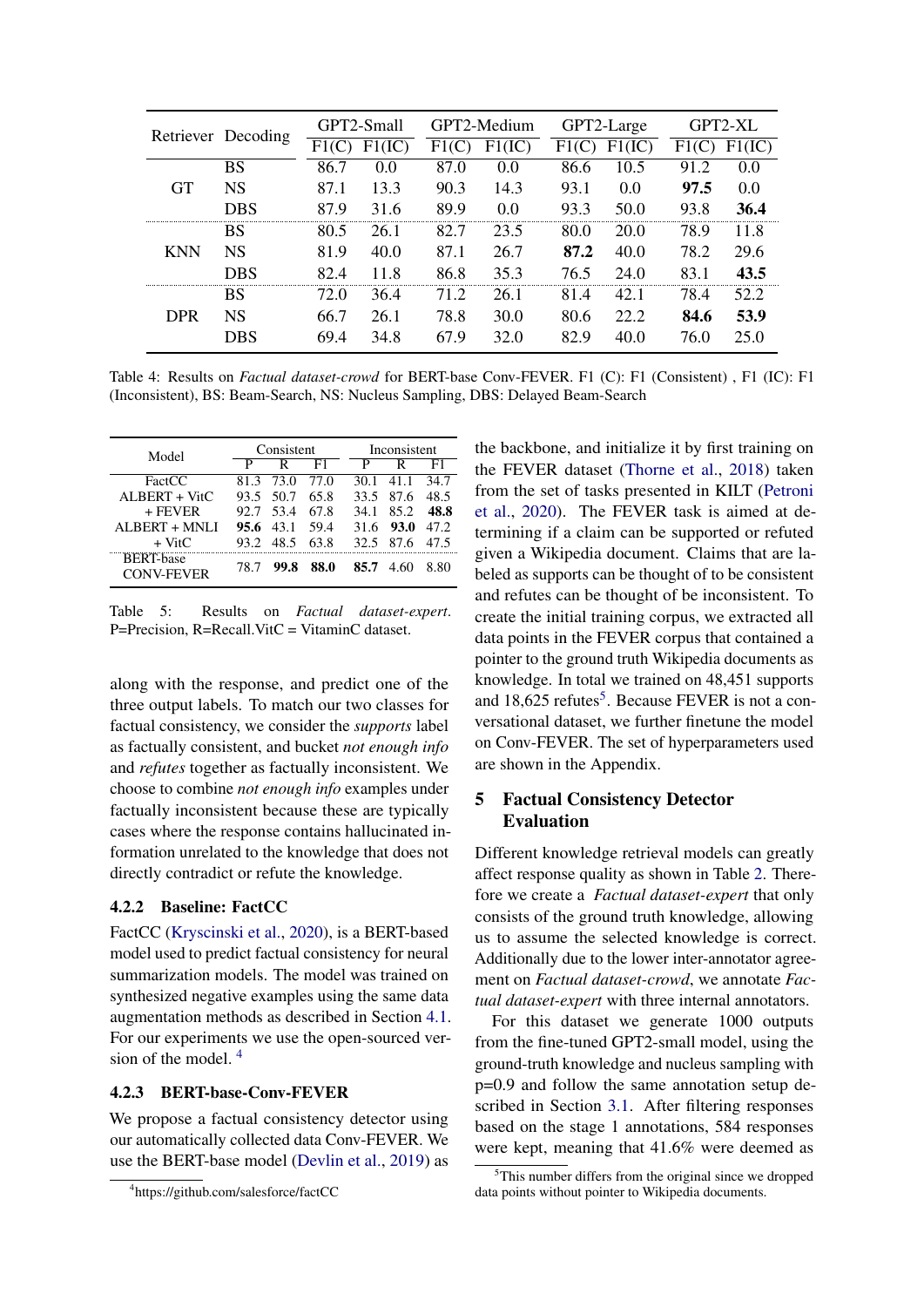non-verifiable responses, following a similar pattern as *Factual dataset-crowd*. After stage 2, the inter-annotator agreement scores using Krippendorff's alpha are 0.80 and 0.86 on factual consistency and hallucination respectively indicating substantial to almost perfect agreement [\(Landis and](#page-9-15) [Koch,](#page-9-15) [1977\)](#page-9-15). We compute factual consistency for each response by averaging the three scores from the internal annotators. We bucket the generated responses such that a factual consistency score  $\geq 0.5$ is labeled as consistent and  $< 0.5$  is labeled as inconsistent. This results in 502 responses labeled as consistent and 82 responses labeled as inconsistent.

Table [5](#page-7-3) shows the factual detector's performance on *Factual dataset-expert*. We see our model trained on Conv-FEVER outperforms just training on a document-level dataset on F1 for the consistent class, while NLI models outperform our model on the inconsistent class. This is because the NLI models predict the *not enough info* class 58% of the time, which we bucket into the inconsistent label.

To view our detector's performance under different knowledge retrieval configurations we run our BERT-base Conv-FEVER model on *Factual dataset-crowd*. We bucket our responses in the same way as *Factual dataset-expert*, resulting in 1618 consistent responses and 251 inconsistent responses across all configurations.

Table [4](#page-7-4) shows that we achieve similar F1-scores for responses generated by GPT2-small using nucleus sampling with ground truth knowledge, which is the same configuration as *Factual datasetexpert*. We see the general trend that the overall scores improve for responses generated by larger models but decrease when responses are not generated using the ground truth knowledge. The detector's performance is in line with the appropriateness scores shown in Table [2](#page-4-1) where the detector performed better when the model generated more relevant responses. This further motivates the need to first filter out non-relevant responses before annotating for factual correctness as it is much harder to determine if a response is factually consistent if it is not first appropriate for that dialog context. Figure [3](#page-6-2) shows a qualitative example from our models. We present additional examples in the Appendix.

## 6 Conclusions and Future Work

In this work, we present a case study for factual correctness for knowledge-grounded response generation. We propose a human annotation setup to

identify non-verifiable, factually consistent, and hallucinated responses and use this setup to annotate responses from multiple neural generative models. Furthermore, we propose a detector to identify if a response is factually consistent with its respective input knowledge. We create a new dataset called Conv-FEVER to train a factual consistency detector and through evaluation show the benefit of this dataset. Both Conv-FEVER and our human annotated data will be released. Since our factual detector model relies heavily on pretrained models to learn representations for both knowledge and responses, we expect it can generalize well to other knowledge-grounded dialog datasets.

The factual consistency detector can be used to automatically evaluate system responses for factual correctness. Therefore our future work involves using factual consistency information as feedback to improve response generation models or utilizing the detector to re-rank responses from a response generator. Additionally we will look at evaluating factual correctness against the "world knowledge".

#### References

- <span id="page-8-4"></span>Jacob Devlin, Ming-Wei Chang, Kenton Lee, and Kristina Toutanova. 2019. [BERT: Pre-training of](https://doi.org/10.18653/v1/N19-1423) [deep bidirectional transformers for language under](https://doi.org/10.18653/v1/N19-1423)[standing.](https://doi.org/10.18653/v1/N19-1423) In *Proceedings of the 2019 Conference of the North American Chapter of the Association for Computational Linguistics: Human Language Technologies, Volume 1 (Long and Short Papers)*, pages 4171–4186, Minneapolis, Minnesota. Association for Computational Linguistics.
- <span id="page-8-2"></span>Emily Dinan, Stephen Roller, Kurt Shuster, Angela Fan, Michael Auli, and Jason Weston. 2019. [Wizard](https://openreview.net/forum?id=r1l73iRqKm) [of wikipedia: Knowledge-powered conversational](https://openreview.net/forum?id=r1l73iRqKm) [agents.](https://openreview.net/forum?id=r1l73iRqKm) In *7th International Conference on Learning Representations, ICLR 2019, New Orleans, LA, USA, May 6-9, 2019*. OpenReview.net.
- <span id="page-8-1"></span>Ondřej Dušek and Zdeněk Kasner. 2020. [Evaluating se](https://www.aclweb.org/anthology/2020.inlg-1.19)[mantic accuracy of data-to-text generation with nat](https://www.aclweb.org/anthology/2020.inlg-1.19)[ural language inference.](https://www.aclweb.org/anthology/2020.inlg-1.19) In *Proceedings of the 13th International Conference on Natural Language Generation*, pages 131–137, Dublin, Ireland. Association for Computational Linguistics.
- <span id="page-8-3"></span>Nouha Dziri, Andrea Madotto, Osmar Zaiane, and Avishek Joey Bose. 2021. Neural path hunter: Reducing hallucination in dialogue systems via path grounding. *arXiv preprint arXiv:2104.08455*.
- <span id="page-8-0"></span>Marjan Ghazvininejad, Chris Brockett, Ming-Wei Chang, Bill Dolan, Jianfeng Gao, Wen-tau Yih, and Michel Galley. 2018. A knowledge-grounded neural conversation model. In *Thirty-Second AAAI Conference on Artificial Intelligence*.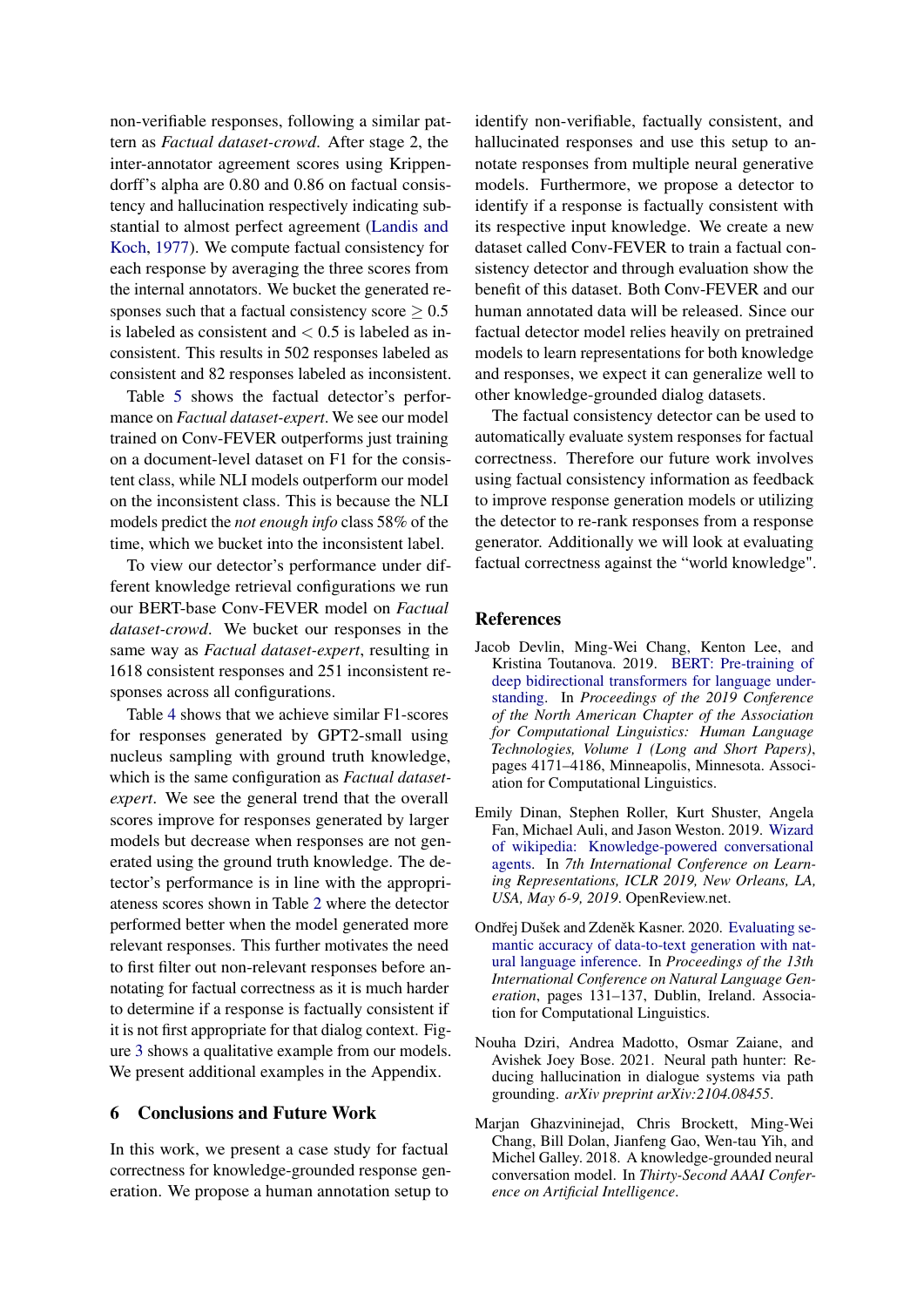- <span id="page-9-11"></span>Karthik Gopalakrishnan, Behnam Hedayatnia, Qinlang Chen, Anna Gottardi, Sanjeev Kwatra, Anu Venkatesh, Raefer Gabriel, and Dilek Hakkani-Tür. 2019. Topical-chat: Towards knowledgegrounded open-domain conversations. *Proc. Interspeech 2019*, pages 1891–1895.
- <span id="page-9-12"></span>Ari Holtzman, Jan Buys, Li Du, Maxwell Forbes, and Yejin Choi. 2020. [The curious case of neural text](https://openreview.net/forum?id=rygGQyrFvH) [degeneration.](https://openreview.net/forum?id=rygGQyrFvH) In *8th International Conference on Learning Representations, ICLR 2020, Addis Ababa, Ethiopia, April 26-30, 2020*. OpenReview.net.
- <span id="page-9-16"></span>Matthew Honnibal, Ines Montani, Sofie Van Landeghem, and Adriane Boyd. 2020. [spaCy:](https://doi.org/10.5281/zenodo.1212303) [Industrial-strength Natural Language Processing in](https://doi.org/10.5281/zenodo.1212303) [Python.](https://doi.org/10.5281/zenodo.1212303)
- <span id="page-9-8"></span>Or Honovich, Leshem Choshen, Roee Aharoni, Ella Neeman, Idan Szpektor, and Omri Abend.  $2021.$  $Q^2$ : Evaluating factual consistency in knowledge-grounded dialogues via question generation and question answering. *arXiv preprint arXiv:2104.08202*.
- <span id="page-9-13"></span>Jeff Johnson, Matthijs Douze, and Hervé Jégou. 2017. Billion-scale similarity search with gpus. *arXiv preprint arXiv:1702.08734*.
- <span id="page-9-14"></span>Vladimir Karpukhin, Barlas Oguz, Sewon Min, Patrick Lewis, Ledell Wu, Sergey Edunov, Danqi Chen, and Wen-tau Yih. 2020. [Dense passage retrieval for](https://doi.org/10.18653/v1/2020.emnlp-main.550) [open-domain question answering.](https://doi.org/10.18653/v1/2020.emnlp-main.550) In *Proceedings of the 2020 Conference on Empirical Methods in Natural Language Processing (EMNLP)*, pages 6769– 6781, Online. Association for Computational Linguistics.
- <span id="page-9-4"></span>Wojciech Kryscinski, Bryan McCann, Caiming Xiong, and Richard Socher. 2020. [Evaluating the factual](https://doi.org/10.18653/v1/2020.emnlp-main.750) [consistency of abstractive text summarization.](https://doi.org/10.18653/v1/2020.emnlp-main.750) In *Proceedings of the 2020 Conference on Empirical Methods in Natural Language Processing (EMNLP)*, pages 9332–9346, Online. Association for Computational Linguistics.
- <span id="page-9-17"></span>Zhenzhong Lan, Mingda Chen, Sebastian Goodman, Kevin Gimpel, Piyush Sharma, and Radu Soricut. 2019. Albert: A lite bert for self-supervised learning of language representations. *arXiv preprint arXiv:1909.11942*.
- <span id="page-9-15"></span>J Richard Landis and Gary G Koch. 1977. The measurement of observer agreement for categorical data. *biometrics*, pages 159–174.
- <span id="page-9-7"></span>Zekang Li, Cheng Niu, Fandong Meng, Yang Feng, Qian Li, and Jie Zhou. 2019. [Incremental trans](https://doi.org/10.18653/v1/P19-1002)[former with deliberation decoder for document](https://doi.org/10.18653/v1/P19-1002) [grounded conversations.](https://doi.org/10.18653/v1/P19-1002) In *Proceedings of the 57th Annual Meeting of the Association for Computational Linguistics*, pages 12–21, Florence, Italy. Association for Computational Linguistics.
- <span id="page-9-1"></span>Robert Logan, Nelson F. Liu, Matthew E. Peters, Matt Gardner, and Sameer Singh. 2019. [Barack's wife](https://doi.org/10.18653/v1/P19-1598) [hillary: Using knowledge graphs for fact-aware lan](https://doi.org/10.18653/v1/P19-1598)[guage modeling.](https://doi.org/10.18653/v1/P19-1598) In *Proceedings of the 57th Annual Meeting of the Association for Computational Linguistics*, pages 5962–5971, Florence, Italy. Association for Computational Linguistics.
- <span id="page-9-3"></span>Klaus-Michael Lux, Maya Sappelli, and Martha Larson. 2020. [Truth or error? towards systematic analy](https://doi.org/10.18653/v1/2020.eval4nlp-1.1)[sis of factual errors in abstractive summaries.](https://doi.org/10.18653/v1/2020.eval4nlp-1.1) In *Proceedings of the First Workshop on Evaluation and Comparison of NLP Systems*, pages 1–10, Online. Association for Computational Linguistics.
- <span id="page-9-6"></span>Luca Massarelli, Fabio Petroni, Aleksandra Piktus, Myle Ott, Tim Rocktäschel, Vassilis Plachouras, Fabrizio Silvestri, and Sebastian Riedel. 2020. [How](https://doi.org/10.18653/v1/2020.findings-emnlp.22) [decoding strategies affect the verifiability of gener](https://doi.org/10.18653/v1/2020.findings-emnlp.22)[ated text.](https://doi.org/10.18653/v1/2020.findings-emnlp.22) In *Findings of the Association for Computational Linguistics: EMNLP 2020*, pages 223–235, Online. Association for Computational Linguistics.
- <span id="page-9-2"></span>Joshua Maynez, Shashi Narayan, Bernd Bohnet, and Ryan McDonald. 2020. [On faithfulness and factu](https://doi.org/10.18653/v1/2020.acl-main.173)[ality in abstractive summarization.](https://doi.org/10.18653/v1/2020.acl-main.173) In *Proceedings of the 58th Annual Meeting of the Association for Computational Linguistics*, pages 1906–1919, Online. Association for Computational Linguistics.
- <span id="page-9-9"></span>Sabrina J Mielke, Arthur Szlam, Y-Lan Boureau, and Emily Dinan. 2020. Linguistic calibration through metacognition: aligning dialogue agent responses with expected correctness. *arXiv preprint arXiv:2012.14983*.
- <span id="page-9-5"></span>Feng Nan, Cicero Nogueira dos Santos, Henghui Zhu, Patrick Ng, Kathleen McKeown, Ramesh Nallapati, Dejiao Zhang, Zhiguo Wang, Andrew O Arnold, and Bing Xiang. 2021. Improving factual consistency of abstractive summarization via question answering. *arXiv preprint arXiv:2105.04623*.
- <span id="page-9-18"></span>Fabio Petroni, Aleksandra Piktus, Angela Fan, Patrick Lewis, Majid Yazdani, Nicola De Cao, James Thorne, Yacine Jernite, Vassilis Plachouras, Tim Rocktäschel, et al. 2020. Kilt: a benchmark for knowledge intensive language tasks. *arXiv preprint arXiv:2009.02252*.
- <span id="page-9-0"></span>Fabio Petroni, Tim Rocktäschel, Sebastian Riedel, Patrick Lewis, Anton Bakhtin, Yuxiang Wu, and Alexander Miller. 2019. [Language models as knowl](https://doi.org/10.18653/v1/D19-1250)[edge bases?](https://doi.org/10.18653/v1/D19-1250) In *Proceedings of the 2019 Conference on Empirical Methods in Natural Language Processing and the 9th International Joint Conference on Natural Language Processing (EMNLP-IJCNLP)*, pages 2463–2473, Hong Kong, China. Association for Computational Linguistics.
- <span id="page-9-10"></span>Alec Radford, Jeffrey Wu, Rewon Child, David Luan, Dario Amodei, and Ilya Sutskever. 2019. Language models are unsupervised multitask learners. *OpenAI blog*, 1(8):9.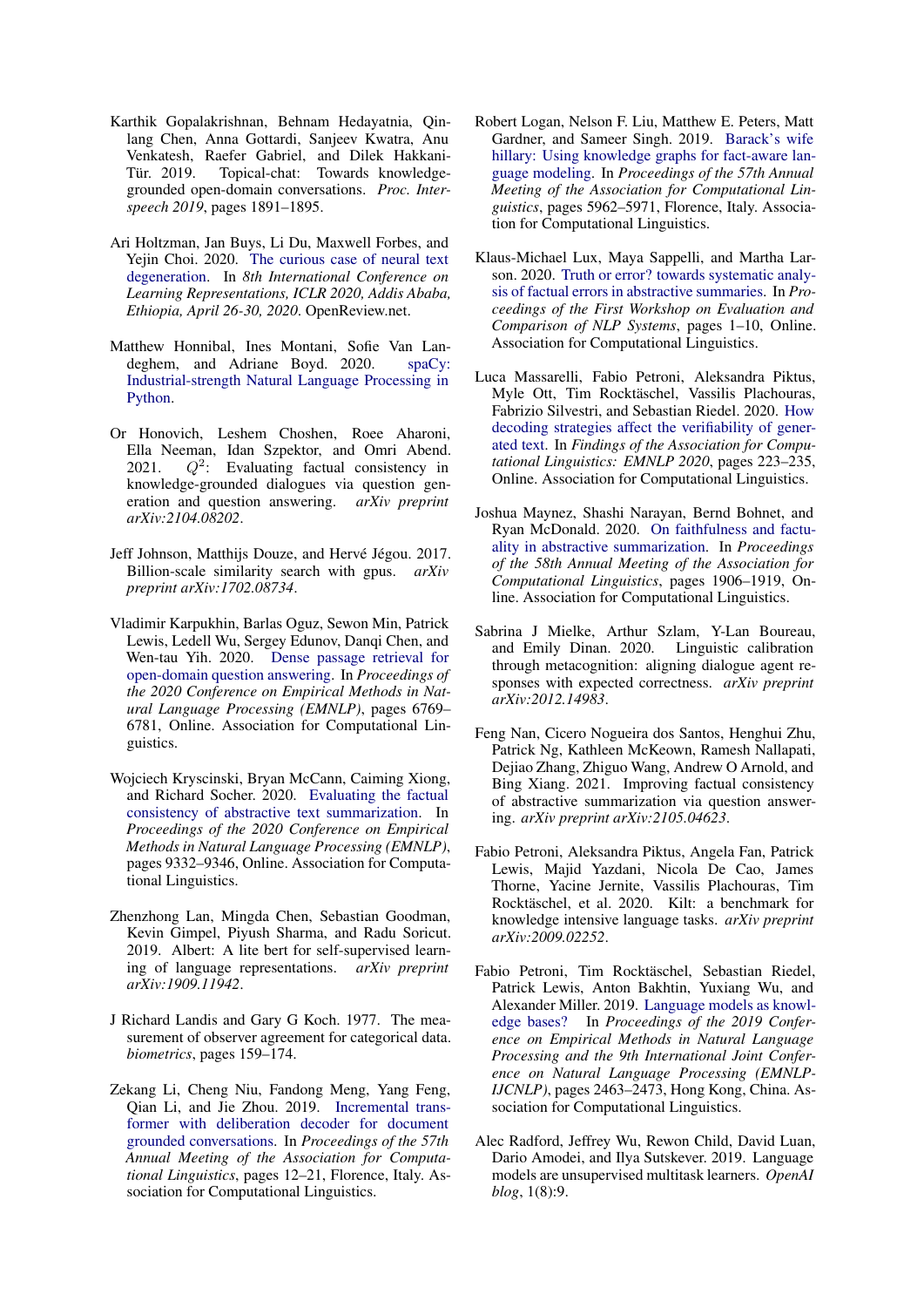- <span id="page-10-8"></span>Hannah Rashkin, David Reitter, Gaurav Singh Tomar, and Dipanjan Das. 2021. Increasing faithfulness in knowledge-grounded dialogue with controllable features. *arXiv preprint arXiv:2107.06963*.
- <span id="page-10-12"></span>Nils Reimers and Iryna Gurevych. 2019. [Sentence-](https://doi.org/10.18653/v1/D19-1410)[BERT: Sentence embeddings using Siamese BERT](https://doi.org/10.18653/v1/D19-1410)[networks.](https://doi.org/10.18653/v1/D19-1410) In *Proceedings of the 2019 Conference on Empirical Methods in Natural Language Processing and the 9th International Joint Conference on Natural Language Processing (EMNLP-IJCNLP)*, pages 3982–3992, Hong Kong, China. Association for Computational Linguistics.
- <span id="page-10-4"></span>Adam Roberts, Colin Raffel, and Noam Shazeer. 2020. [How much knowledge can you pack into the param](https://doi.org/10.18653/v1/2020.emnlp-main.437)[eters of a language model?](https://doi.org/10.18653/v1/2020.emnlp-main.437) In *Proceedings of the 2020 Conference on Empirical Methods in Natural Language Processing (EMNLP)*, pages 5418–5426, Online. Association for Computational Linguistics.
- <span id="page-10-0"></span>Stephen Roller, Y-Lan Boureau, Jason Weston, Antoine Bordes, Emily Dinan, Angela Fan, David Gunning, Da Ju, Margaret Li, Spencer Poff, et al. 2020a. Open-domain conversational agents: Current progress, open problems, and future directions. *arXiv preprint arXiv:2006.12442*.
- <span id="page-10-3"></span>Stephen Roller, Emily Dinan, Naman Goyal, Da Ju, Mary Williamson, Yinhan Liu, Jing Xu, Myle Ott, Kurt Shuster, Eric M Smith, et al. 2020b. Recipes for building an open-domain chatbot. *arXiv preprint arXiv:2004.13637*.
- <span id="page-10-13"></span>Victor Sanh, Lysandre Debut, Julien Chaumond, and Thomas Wolf. 2019. Distilbert, a distilled version of bert: smaller, faster, cheaper and lighter. *arXiv preprint arXiv:1910.01108*.
- <span id="page-10-9"></span>Tal Schuster, Adam Fisch, and Regina Barzilay. 2021a. [Get your vitamin c! robust fact verification with con](https://arxiv.org/abs/2103.08541)[trastive evidence.](https://arxiv.org/abs/2103.08541) In *NAACL 2021*.
- <span id="page-10-10"></span>Tal Schuster, Adam Fisch, and Regina Barzilay. 2021b. Get your vitamin c! robust fact verification with contrastive evidence. *arXiv preprint arXiv:2103.08541*.
- <span id="page-10-7"></span>Kurt Shuster, Spencer Poff, Moya Chen, Douwe Kiela, and Jason Weston. 2021. Retrieval augmentation reduces hallucination in conversation. *arXiv preprint arXiv:2104.07567*.
- <span id="page-10-6"></span>Craig Thomson and Ehud Reiter. 2020. [A gold stan](https://www.aclweb.org/anthology/2020.inlg-1.22)[dard methodology for evaluating accuracy in data](https://www.aclweb.org/anthology/2020.inlg-1.22)[to-text systems.](https://www.aclweb.org/anthology/2020.inlg-1.22) In *Proceedings of the 13th International Conference on Natural Language Generation*, pages 158–168, Dublin, Ireland. Association for Computational Linguistics.
- <span id="page-10-15"></span>James Thorne, Andreas Vlachos, Christos Christodoulopoulos, and Arpit Mittal. 2018. [FEVER: a large-scale dataset for fact extraction](https://doi.org/10.18653/v1/N18-1074) [and VERification.](https://doi.org/10.18653/v1/N18-1074) In *Proceedings of the 2018 Conference of the North American Chapter of the Association for Computational Linguistics: Human Language Technologies, Volume 1 (Long*

*Papers)*, pages 809–819, New Orleans, Louisiana. Association for Computational Linguistics.

- <span id="page-10-16"></span>Adina Williams, Nikita Nangia, and Samuel Bowman. 2018. [A broad-coverage challenge corpus for sen](http://aclweb.org/anthology/N18-1101)[tence understanding through inference.](http://aclweb.org/anthology/N18-1101) In *Proceedings of the 2018 Conference of the North American Chapter of the Association for Computational Linguistics: Human Language Technologies, Volume 1 (Long Papers)*, pages 1112–1122. Association for Computational Linguistics.
- <span id="page-10-14"></span>Thomas Wolf, Lysandre Debut, Victor Sanh, Julien Chaumond, Clement Delangue, Anthony Moi, Pierric Cistac, Tim Rault, Rémi Louf, Morgan Funtowicz, Joe Davison, Sam Shleifer, Patrick von Platen, Clara Ma, Yacine Jernite, Julien Plu, Canwen Xu, Teven Le Scao, Sylvain Gugger, Mariama Drame, Quentin Lhoest, and Alexander M. Rush. 2020. [Transformers: State-of-the-art natural language pro](https://www.aclweb.org/anthology/2020.emnlp-demos.6)[cessing.](https://www.aclweb.org/anthology/2020.emnlp-demos.6) In *Proceedings of the 2020 Conference on Empirical Methods in Natural Language Processing: System Demonstrations*, pages 38–45, Online. Association for Computational Linguistics.
- <span id="page-10-11"></span>Thomas Wolf, Victor Sanh, Julien Chaumond, and Clement Delangue. 2019. Transfertransfo: A transfer learning approach for neural network<br>based conversational agents. *arXiv preprint* based conversational agents. *arXiv:1901.08149*.
- <span id="page-10-1"></span>Semih Yavuz, Abhinav Rastogi, Guan-Lin Chao, and Dilek Hakkani-Tur. 2019. [DeepCopy: Grounded](https://doi.org/10.18653/v1/W19-5917) [response generation with hierarchical pointer net](https://doi.org/10.18653/v1/W19-5917)[works.](https://doi.org/10.18653/v1/W19-5917) In *Proceedings of the 20th Annual SIGdial Meeting on Discourse and Dialogue*, pages 122–132, Stockholm, Sweden. Association for Computational Linguistics.
- <span id="page-10-5"></span>Chunting Zhou, Graham Neubig, Jiatao Gu, Mona Diab, Paco Guzman, Luke Zettlemoyer, and Marjan Ghazvininejad. 2020. Detecting hallucinated content in conditional neural sequence generation. *arXiv preprint arXiv:2011.02593*.
- <span id="page-10-2"></span>Hao Zhou, Tom Young, Minlie Huang, Haizhou Zhao, Jingfang Xu, and Xiaoyan Zhu. 2018. Commonsense knowledge aware conversation generation with graph attention. In *IJCAI*, pages 4623–4629.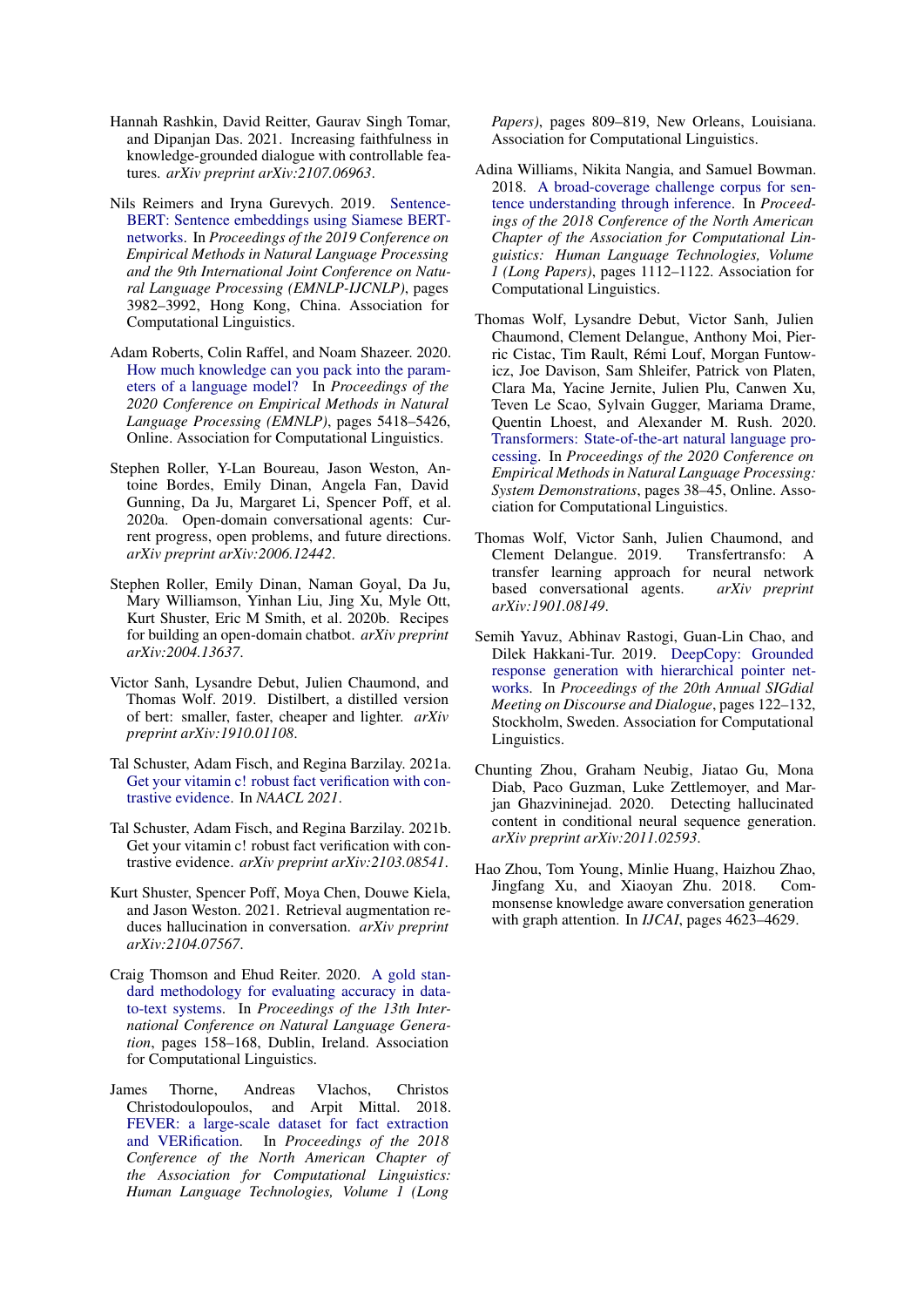## A Appendices

### A.1 Qualitative Examples and Analysis

Qualitatively, we find that all models is able to correctly identify cases where the response states the fact clearly that is present in the knowledge.

## Context *:*

*Apprentice: I love going for hikes in nature for exercise.*

*Wizard: It is one of my favorite hobbies as well, Hiking is the preferred term, in Canada and the United States*

*Apprentice: What do they call it elsewhere?*

*Wizard: in the United Kingdom, and the Republic of Ireland, the word "walking" is acceptable to describe "all forms" of walking*

*Apprentice: Well that's interesting, but seems like it could get confusing! I bet humans have been hiking ever since we could walk though!*

*Knowledge: Hiking The term bushwalking is endemic to Australia, having been adopted by the Sydney Bush Walkers club in 1927.*

*Response: Hiking The term bushwalking is endemic to Australia, having been adopted by the Sydney Bush Walkers club in 1927.*

*Human Annotation: Consistent FactCC model prediction: Consistent*

*ALBERT-base-VitaminC model prediction: Consistent*

*ALBERT-base-VitaminC-FEVER model prediction: Consistent*

*ALBERT-base-MNLI model prediction: Consistent*

*ALBERT-base-VitaminC-MNLI model prediction: Consistent*

*Bert-base-Conv-FEVER prediction: Consistent*

Responses can contains spans of verifiable (things pecan pie is served with) and non verifiable (liking pecan pie) information. In the example below the our detector predicts correctly while the NLI models choose not enough info due to the extra information in the response.

### Context *:*

*Wizard: I like to bake pecan pie it is east to make with pecans, eggs, butter, and sugar*

#### <span id="page-11-0"></span>**Conversation Context:** \${context} Response \${responses] On a scale of 1-5, how appropriate is the response with respect to the conversation context? 01 02 03 04 05 On a scale of 1-5, how informative is the response? 01 02 03 04 05

<span id="page-11-1"></span>Figure 4: Interface provided for Stage 1

| <b>Conversation Context:</b>                |
|---------------------------------------------|
| \${context}                                 |
| <b>External Knowledge:</b>                  |
| \${knowledge}                               |
| <b>Response:</b>                            |
| \$fresponse}                                |
| Is the response Factually correct?          |
| 0.000501<br>Did the response make up facts? |
| $\circ$ Yes $\circ$ No                      |

Figure 5: Interface provided for Stage 2

*Apprentice: Im allergic to pecans, unfortunately i cant eat those. i love apple pies though! those are delicious!*

*Wizard: that is terrible apple pie is so tart*

*Apprentice: What other flavors of pie are there? Wizard: Well I mainly make pecan because it is so delicious and usually includes vanilla, and salt to balance the taste*

*Apprentice: i didnt know vanilla was added into it*

*Knowledge: Pecan pie Pecan pie is often served with whipped cream, vanilla ice cream, or hard sauce.*

*Response: Oh thats interesting! I love Pecan pie, it is often served with whipped cream, vanilla ice cream, or hard sauce.*

*Human Annotation: Consistent*

*FactCC model prediction: Consistent*

*ALBERT-base-VitaminC model prediction: Not Enough Info*

*ALBERT-base-VitaminC-FEVER model prediction: Not Enough Info*

*ALBERT-base-MNLI model prediction: Not Enough Info*

*ALBERT-base-VitaminC-MNLI model prediction: Not Enough Info*

*Bert-base-Conv-FEVER prediction: Consistent*

Example response showcasing hallucination.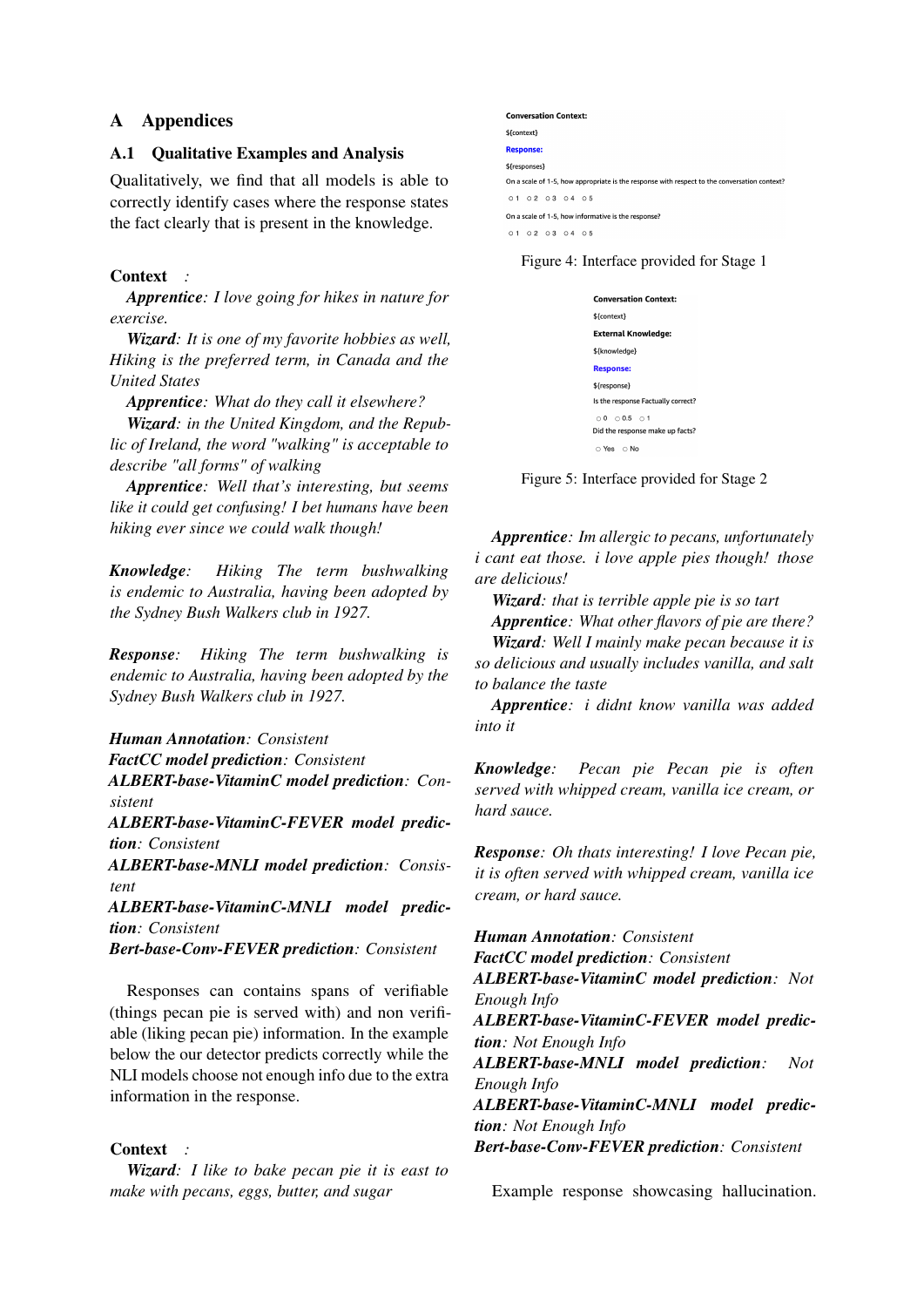NLI models predict Not Enough Info which can be thought of as a neutral class. Our detector predicts inconsistent which would be deemed correct as there are no statements in the response that contain any of the knowledge regardless of if it's correct or not.

### Context *:*

*Apprentice: I'm curious to know about Dylan's Candy Bar*

*Wizard: Dylan's candy bar is a chain of boutique candy shop*

*Apprentice: Who founded it? Wizard: It is owned Dylan Lauren Apprentice: What year was it founded?*

*Knowledge: Dylan's Candy Bar It is owned by Dylan Lauren, daughter of fashion designer Ralph Lauren.*

*Response: It was founded in the late 1800s*

#### *Human Annotation: Inconsistent*

*FactCC model prediction: Inconsistent*

*ALBERT-base-VitaminC model prediction: Not Enough Info*

*ALBERT-base-VitaminC-FEVER model prediction: Not Enough Info*

*ALBERT-base-VitaminC-MNLI model prediction: Not Enough Info*

*ALBERT-base-MNLI model prediction: Not Enough Info*

*Bert-base-Conv-FEVER prediction: Inconsistent*

We find that our detector does not always capture incorrect dates in responses. The date 2005 does exist in the knowledge but for a different movie.

#### Context *:*

*Apprentice: I'm curious to know about Dylan's Candy Bar*

*Wizard: Dylan's candy bar is a chain of boutique candy shop*

*Apprentice: Who founded it? Wizard: It is owned Dylan Lauren Apprentice: What year was it founded?*

*Knowledge: Jimmy Fallon He left the program for the film industry, starring in films such as "Taxi" (2004) and "Fever Pitch" (2005).*

*Response: I have read the book, I love "Taxi",*

*which was released in 2005.*

*Human Annotation: Inconsistent FactCC model prediction: Inconsistent ALBERT-base-VitaminC model prediction: Not Enough Info ALBERT-base-VitaminC-FEVER model prediction: Not Enough Info ALBERT-base-VitaminC-MNLI model prediction: Not Enough Info ALBERT-base-MNLI model prediction: Inconsistent Bert-base-Conv-FEVER prediction: Consistent*

### A.2 Human Evaluation Interface

We include images of the interface provided to crowdworkers for our human annotation in figures [4](#page-11-0) and [5.](#page-11-1)

#### A.3 Response Generation Hyperparameters

We finetune the GPT2 model on the Wizard of Wikipedia dataset using dialog context and knowledge as input. We train the both the language modeling and multiple choice head of GPT2 in a TransferTransfo fashion where the loss from each head is weighted equally. We truncate the dialog context to use the past 128 tokens and we truncate the knowledge to use the first 64 tokens. We use ADAM as an optimizer with a learning rate of 6.25e-05 and a piecewise linear scheduler. We use a batch size of 2 and train for 10 epochs using perplexity for early stopping with a patience of 1.

## A.4 BERT-base Conv-FEVER model **Hyperparameters**

We finetune the BERT-base-uncased model on the Conv-FEVER dataset using knowledge and response as input. We use ADAM as an optimizer with a learning rate of 2e-05. We use a batch size of 16 examples and train for 4 epochs.

#### A.5 Albert-base model Hyperparameters

All models were used out-of-the box and taken from the HuggingFace repo<sup>[6](#page-12-0)</sup>. These models were trained for 50000 max steps using a batch size of 32 examples and a learning rate of 2e-5.

<span id="page-12-0"></span><sup>6</sup> https://huggingface.co/tals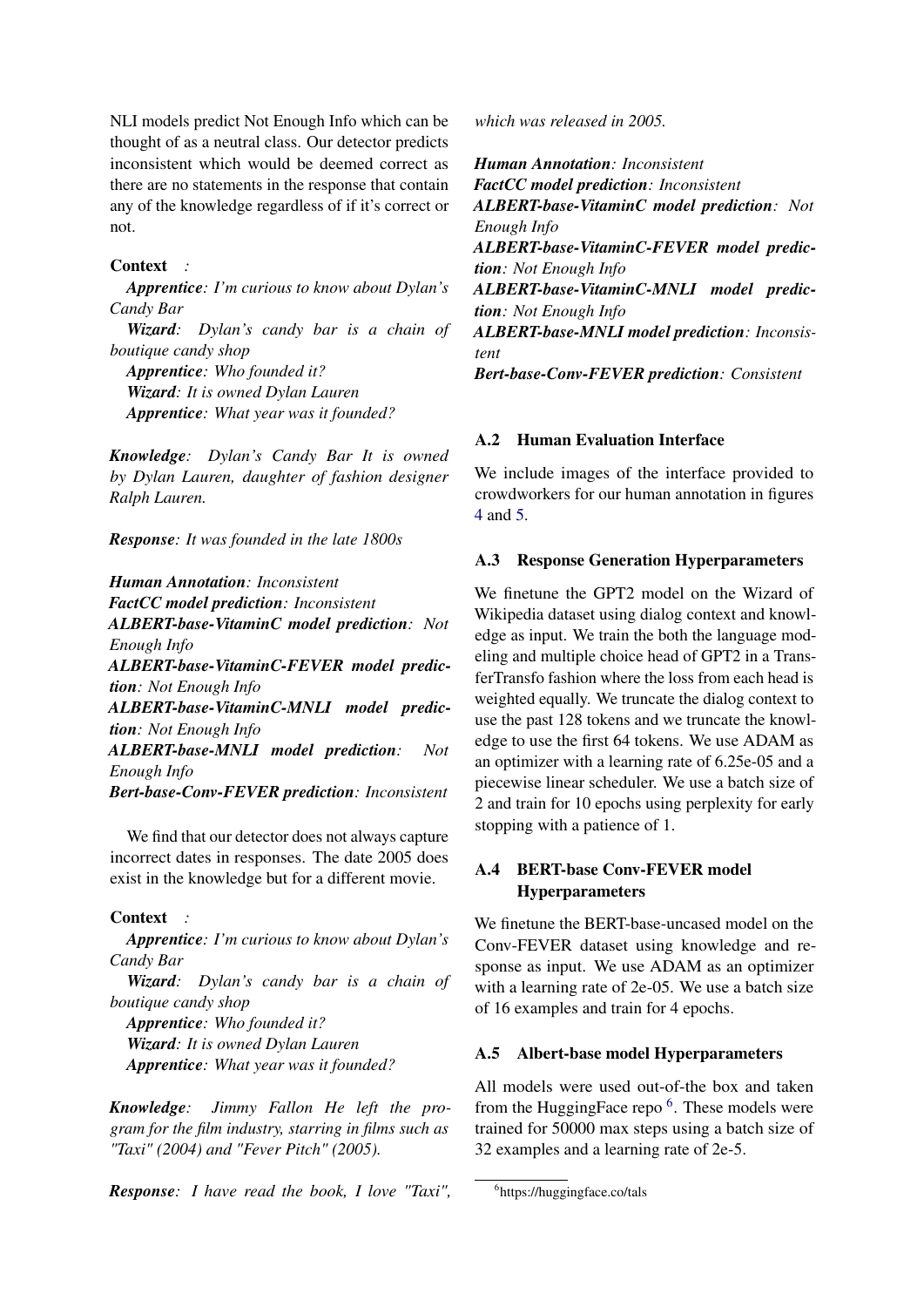<span id="page-13-1"></span>

| Retriever  | Decoding                      | GPT2-Small |            | GPT2-Medium |           |       | GPT2-Large | GPT2-XL |           |  |
|------------|-------------------------------|------------|------------|-------------|-----------|-------|------------|---------|-----------|--|
|            |                               | F1(C)      | F1<br>(IC) | F1(C)       | $F1$ (IC) | F1(C) | F1<br>(IC) | F1(C)   | $F1$ (IC) |  |
|            | Beam Search                   | 87.0       | 0.0        | 87.0        | 0.0       | 87.0  | 11.0       | 91.0    | 0.0       |  |
|            | Ground Truth Nucleus Sampling | 87.0       | 13.0       | 90.0        | 14.0      | 93.0  | 0.0        | 97.0    | 0.0       |  |
|            | DBS                           | 88.0       | 32.0       | 90.0        | 0.0       | 93.0  | 50.0       | 94.0    | 36.0      |  |
|            | Beam Search                   | 80.0       | 26.0       | 83.0        | 24.0      | 80.0  | 20.0       | 79.0    | 12.0      |  |
| <b>KNN</b> | <b>Nucleus Sampling</b>       | 82.0       | 40.0       | 87.0        | 27.0      | 87.0  | 40.0       | 83.0    | 43.0      |  |
|            | DBS                           | 82.0       | 12.0       | 87.0        | 35.0      | 77.0  | 24.0       | 78.0    | 30.0      |  |
| <b>DPR</b> | Beam Search                   | 72.0       | 36.0       | 71.0        | 26.0      | 81.0  | 42.0       | 78.0    | 52.0      |  |
|            | <b>Nucleus Sampling</b>       | 67.0       | 26.0       | 79.0        | 30.0      | 81.0  | 22.0       | 85.0    | 54.0      |  |
|            | DBS                           | 69.0       | 35.0       | 68.0        | 32.0      | 83.0  | 40.0       | 76.0    | 52.0      |  |

Table 6: Results on *Factual Dataset-crowd* for Bert-base-Conv-FEVER. F1 (C): F1 Consistent / F1(IC): F1 Inconsistent

| Retriever                | Decoding Strategy GPT2-small GPT2-medium GPT2-large GPT2-XL |  |  |
|--------------------------|-------------------------------------------------------------|--|--|
| Ground-Truth Beam Search |                                                             |  |  |
|                          | <b>Nucleus Sampling</b>                                     |  |  |
|                          | DBS                                                         |  |  |
|                          | Beam Search                                                 |  |  |
|                          | <b>Nucleus Sampling</b>                                     |  |  |
|                          | <b>DBS</b>                                                  |  |  |
|                          | Beam Search                                                 |  |  |
|                          | <b>Nucleus Sampling</b>                                     |  |  |
|                          |                                                             |  |  |

Table 7: Number of responses annotated for Stage 2 under each knowledge retrieval, model, decoding condition

<span id="page-13-2"></span>

| Retriever  | Decoding                      | GPT2-Small |            | GPT2-Medium |           |       | GPT2-Large | GPT2-XL |           |  |
|------------|-------------------------------|------------|------------|-------------|-----------|-------|------------|---------|-----------|--|
|            |                               | F1(C)      | F1<br>(IC) | F1(C)       | $F1$ (IC) | F1(C) | $F1$ (IC)  | F1(C)   | $F1$ (IC) |  |
|            | Beam Search                   | 61.0       | 37.0       | 64.0        | 41.0      | 71.0  | 44.0       | 55.0    | 18.0      |  |
|            | Ground Truth Nucleus Sampling | 68.0       | 47.0       | 65.0        | 30.0      | 58.0  | 27.0       | 72.0    | 13.0      |  |
|            | <b>DBS</b>                    | 63.0       | 38.0       | 64.0        | 35.0      | 67.0  | 35.0       | 59.0    | 19.0      |  |
|            | Beam Search                   | 61.0       | 55.0       | 31.0        | 34.0      | 55.0  | 53.0       | 42.0    | 30.0      |  |
| <b>KNN</b> | <b>Nucleus Sampling</b>       | 42.0       | 54.0       | 61.0        | 44.0      | 63.0  | 47.0       | 60.0    | 60.0      |  |
|            | <b>DBS</b>                    | 50.0       | 39.0       | 42.0        | 34.0      | 57.0  | 57.0       | 47.0    | 45.0      |  |
|            | Beam Search                   | 34.0       | 56.0       | 46.0        | 60.0      | 44.0  | 61.0       | 21.0    | 52.0      |  |
| <b>DPR</b> | <b>Nucleus Sampling</b>       | 38.0       | 67.0       | 49.0        | 53.0      | 44.0  | 44.0       | 39.0    | 52.0      |  |
|            | DBS                           | 30.0       | 58.0       | 45.0        | 64.0      | 36.0  | 39.0       | 39.0    | 46.0      |  |

Table 8: Results on *Factual Dataset-crowd* for ALBERT-base MNLI. F1 (C): F1 Consistent / F1(IC): F1 Inconsistent

## A.6 FactCC model Hyperparameters

This model was taken out-of-the box  $<sup>7</sup>$  $<sup>7</sup>$  $<sup>7</sup>$ . The model</sup> was trained for 10 epochs using batch size of 12 examples and learning rate of 2e-5.

## A.7 Factual Consistency Detector Evaluation

In table  $6, 8, 9, 10, 11$  $6, 8, 9, 10, 11$  $6, 8, 9, 10, 11$  $6, 8, 9, 10, 11$  $6, 8, 9, 10, 11$  $6, 8, 9, 10, 11$  $6, 8, 9, 10, 11$  $6, 8, 9, 10, 11$  $6, 8, 9, 10, 11$  and  $12$  we present results on *Factual Dataset-crowd* trained on various Bert or Albert based models trained on FEVER, Conv-Fever, MNLI, VitC or a combination of them and FactCC.

<span id="page-13-0"></span><sup>7</sup> https://github.com/salesforce/factCC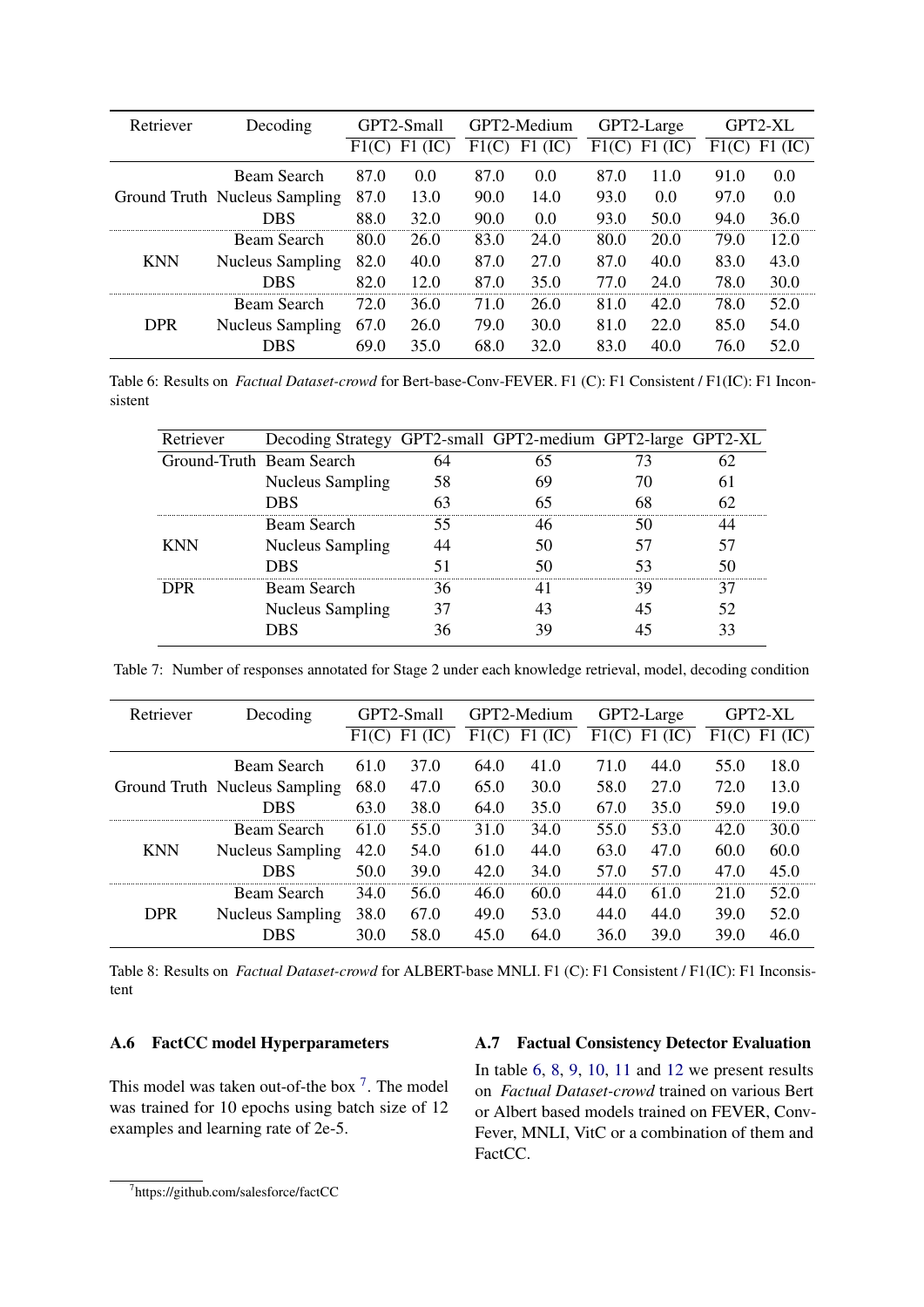<span id="page-14-0"></span>

| Retriever  | Decoding                      | GPT2-Small |            | GPT2-Medium |            |       | GPT2-Large | GPT2-XL |           |  |
|------------|-------------------------------|------------|------------|-------------|------------|-------|------------|---------|-----------|--|
|            |                               | F1(C)      | F1<br>(IC) | F1(C)       | F1<br>(IC) | F1(C) | F1<br>(IC) | F1(C)   | $F1$ (IC) |  |
|            | Beam Search                   | 71.0       | 42.0       | 64.0        | 28.0       | 75.0  | 41.0       | 72.0    | 29.0      |  |
|            | Ground Truth Nucleus Sampling | 74.0       | 47.0       | 77.0        | 41.0       | 71.0  | 29.0       | 76.0    | 15.0      |  |
|            | DBS                           | 69.0       | 44.0       | 67.0        | 29.0       | 75.0  | 40.0       | 70.0    | 28.0      |  |
|            | Beam Search                   | 59.0       | 54.0       | 43.0        | 29.0       | 53.0  | 55.0       | 48.0    | 43.0      |  |
| <b>KNN</b> | <b>Nucleus Sampling</b>       | 46.0       | 55.0       | 62.0        | 33.0       | 51.0  | 55.0       | 67.0    | 59.0      |  |
|            | <b>DBS</b>                    | 61.0       | 47.0       | 59.0        | 36.0       | 57.0  | 47.0       | 54.0    | 50.0      |  |
| <b>DPR</b> | Beam Search                   | 34.0       | 56.0       | 51.0        | 56.0       | 50.0  | 57.0       | 28.0    | 53.0      |  |
|            | <b>Nucleus Sampling</b>       | 50.0       | 43.0       | 41.0        | 62.0       | 50.0  | 43.0       | 52.0    | 56.0      |  |
|            | DBS                           | 25.0       | 62.0       | 35.0        | 50.0       | 39.0  | 36.0       | 42.0    | 42.0      |  |

Table 9: Results on *Factual Dataset-crowd* for ALBERT-base-VitaminC. F1 (C): F1 Consistent / F1(IC): F1 Inconsistent

<span id="page-14-1"></span>

| Retriever  | Decoding                      | GPT2-Small |      | GPT2-Medium |            | GPT2-Large |      | GPT2-XL |           |
|------------|-------------------------------|------------|------|-------------|------------|------------|------|---------|-----------|
|            |                               | F1(C)      | F1   | F1<br>Œ     | F1<br>(IC) | F1(C)      | F1   | F1(C)   | $F1$ (IC) |
|            | Beam Search                   | 72.0       | 43.0 | 58.0        | 32.0       | 65.0       | 35.0 | 65.0    | 21.0      |
|            | Ground Truth Nucleus Sampling | 82.0       | 55.0 | 70.0        | 36.0       | 71.0       | 21.0 | 74.0    | 7.0       |
|            | DBS                           | 70.0       | 48.0 | 56.0        | 25.0       | 68.0       | 36.0 | 68.0    | 22.0      |
| <b>KNN</b> | Beam Search                   | 66.0       | 52.0 | 44.0        | 33.0       | 54.0       | 50.0 | 57.0    | 46.0      |
|            | <b>Nucleus Sampling</b>       | 75.0       | 68.0 | 73.0        | 47.0       | 63.0       | 47.0 | 71.0    | 61.0      |
|            | DBS                           | 63.0       | 48.0 | 62.0        | 41.0       | 67.0       | 65.0 | 57.0    | 51.0      |
| <b>DPR</b> | Beam Search                   | 32.0       | 49.0 | 62.0        | 65.0       | 54.0       | 59.0 | 39.0    | 56.0      |
|            | <b>Nucleus Sampling</b>       | 29.0       | 57.0 | 57.0        | 43.0       | 46.0       | 38.0 | 56.0    | 52.0      |
|            | DBS                           | 37.O       | 62.0 | 54.0        | 59.0       | 43.0       | 37.0 | 47.0    | 44.0      |

Table 10: Results on *Factual Dataset-crowd* for ALBERT-base-VitaminC-FEVER. F1 (C): F1 Consistent / F1(IC): F1 Inconsistent

<span id="page-14-2"></span>

| Retriever  | Decoding                      | GPT2-Small |            | GPT2-Medium |           | GPT2-Large |            | GPT2-XL |           |
|------------|-------------------------------|------------|------------|-------------|-----------|------------|------------|---------|-----------|
|            |                               | F1(C)      | F1<br>(IC) | F1(C)       | $F1$ (IC) | F1(C)      | F1<br>(IC) | F1(C)   | $F1$ (IC) |
|            | Beam Search                   | 60.0       | 33.0       | 62.0        | 37.0      | 69.0       | 43.0       | 54.0    | 22.0      |
|            | Ground Truth Nucleus Sampling | 75.0       | 51.0       | 69.0        | 36.0      | 56.0       | 24.0       | 70.0    | 13.0      |
|            | <b>DBS</b>                    | 67.0       | 46.0       | 58.0        | 26.0      | 67.0       | 38.0       | 55.0    | 18.0      |
| <b>KNN</b> | Beam Search                   | 67.0       | 55.0       | 43.0        | 29.0      | 48.0       | 48.0       | 47.0    | 39.0      |
|            | <b>Nucleus Sampling</b>       | 57.0       | 59.0       | 63.0        | 45.0      | 67.0       | 49.0       | 68.0    | 62.0      |
|            | <b>DBS</b>                    | 51.0       | 43.0       | 54.0        | 34.0      | 58.0       | 59.0       | 51.0    | 49.0      |
| <b>DPR</b> | Beam Search                   | 39.0       | 54.0       | 54.0        | 62.0      | 38.0       | 57.0       | 44.0    | 57.0      |
|            | <b>Nucleus Sampling</b>       | 37.0       | 64.0       | 49.0        | 53.0      | 40.0       | 40.0       | 43.0    | 53.0      |
|            | DBS                           | 30.0       | 58.0       | 55.0        | 67.0      | 43.0       | 41.0       | 42.0    | 42.0      |

Table 11: Results on *Factual Dataset-crowd* for ALBERT-base-VitaminC-MNLI. F1 (C): F1 Consistent / F1(IC): F1 Inconsistent)